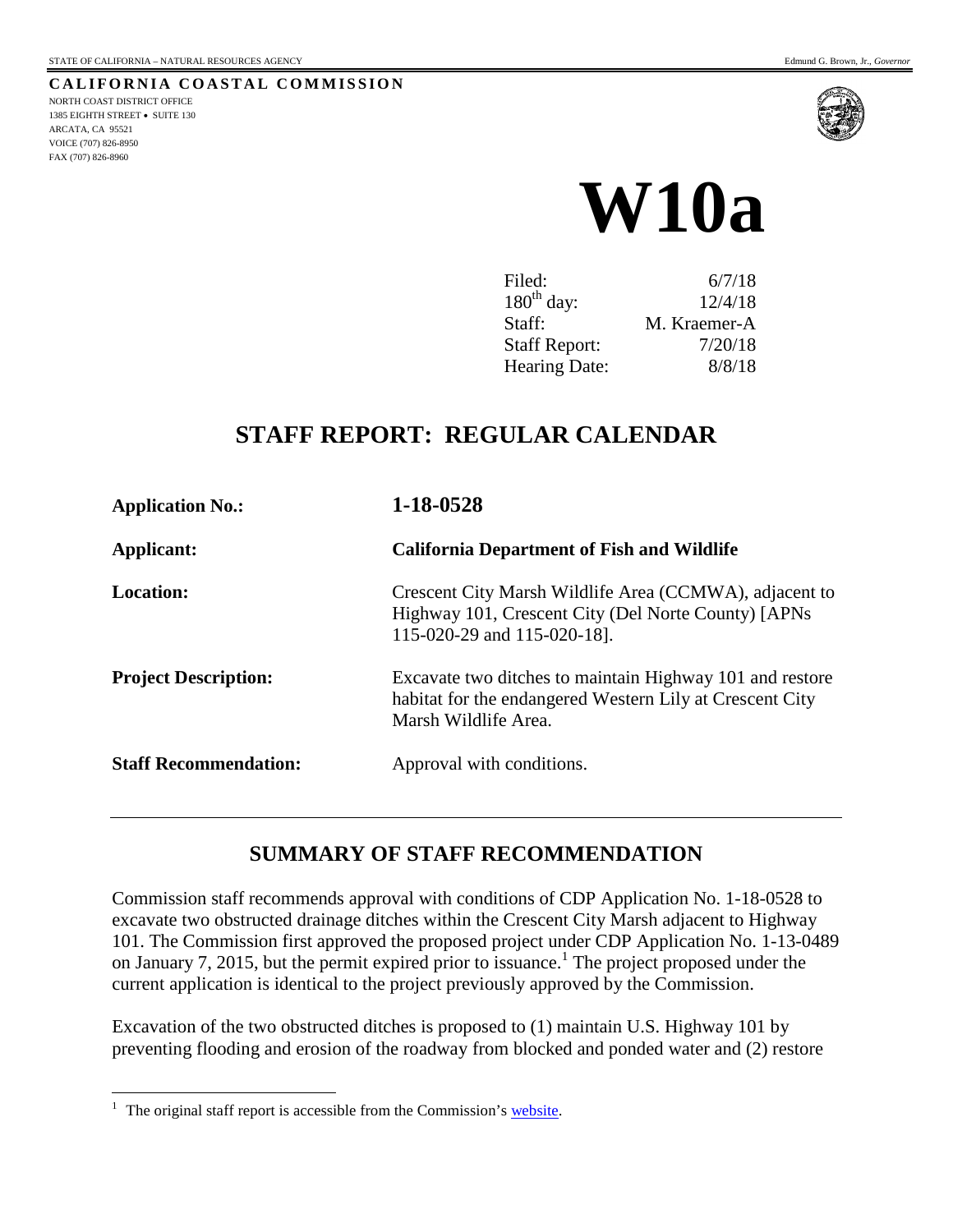habitat within the Marsh for the federally endangered Western Lily (*Lilium occidentale*), which has been adversely affected by high water levels associated with the abnormal ponding of water. The Crescent City Marsh contains the largest known population of the Western Lily, which has decreased by roughly 50% since 1997, and the population continues to decline. The ditch excavation project is one component of a plan developed by the California Department of Fish and Wildlife (CDFW, Applicant) in conjunction with the U.S. Fish and Wildlife Service to restore the Marsh to historic conditions that previously allowed the Western Lily to flourish.

Regarding the proposed excavation of the southern ditch that runs parallel to the highway, it constitutes a repair and maintenance project pursuant to Coastal Act section 30610(d) and section 13252 of the Commission's regulations. In its consideration of a repair and maintenance project, the Commission reviews whether the proposed method of repair or maintenance – not the underlying use of the development – is consistent with the Chapter 3 policies of the Coastal Act. The maintenance project would position excavation equipment along the highway shoulder, which itself contains specimens of the endangered Wolf's Evening Primrose (*Oenothera wolfii*). Staff evaluated several alternatives to the proposed project, but each alternative either is infeasible or would result in greater adverse environmental damage to either the marsh or the Wolf's Evening Primrose habitat. In addition, the applicant proposes various mitigation measures [\(Exhibit 7\)](https://documents.coastal.ca.gov/reports/2018/8/w10a/w10a-8-2018-exhibits.pdf) including, among other measures, collecting seeds from the first-year rosettes of the Wolf's Evening Primrose and planting the seeds or transplanting the rosettes to another suitable location in the area.

Regarding the proposed excavation of the northern ditch, it involves enlargement of the ditch to increase its hydraulic capacity by using excavated material to build up berms along the sides of the ditch. As such, the northern ditch excavation does not qualify as repair and maintenance. However, as the northern ditch work is designed to restore habitat within the Marsh for the endangered Western Lily, staff believes that the proposed development constitutes permissible dredging and filling of wetlands for restoration purposes under Coastal Act section 30233.

Staff believes that the proposed project, with certain additional mitigation measures required by the recommended special conditions, is consistent with the Chapter 3 policies of the Coastal Act. Special Condition 1 requires submittal of a final erosion and runoff control to protect water quality and biological productivity. Special Condition 2 requires that the Applicant's mitigation proposal be revised to include further measures to protect the Wolf's Evening Primrose, such as covering the habitat within the work area and limiting the timing of construction until after the flowering season. Special Condition 3 requires monitoring of the replanted Wolf's Evening Primrose to ensure the mitigation is successful.

The motion to adopt the staff recommendation is found on [Page 4.](#page-3-0)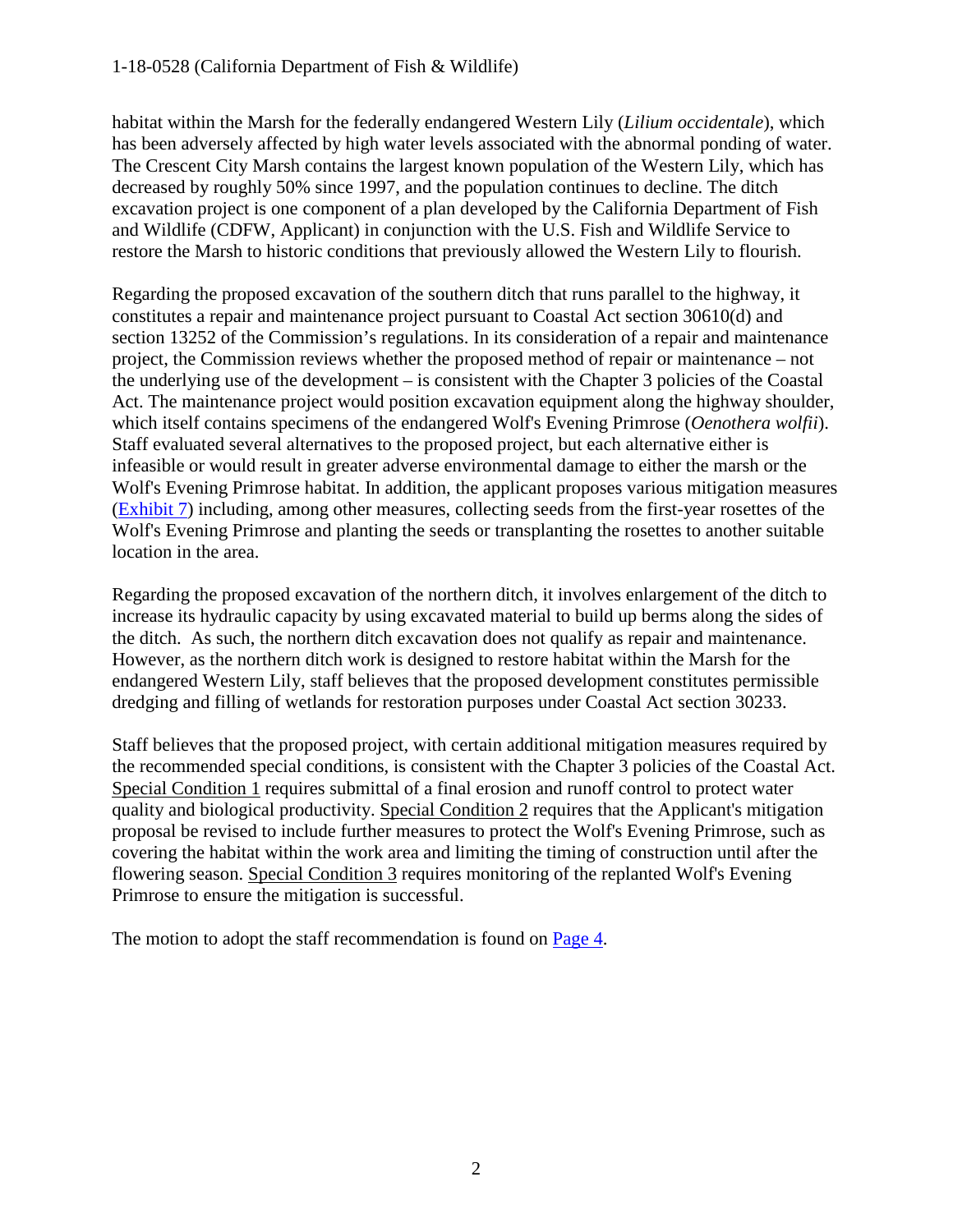# **TABLE OF CONTENTS**

| D. REPAIR & MAINTENANCE AND NEW DEVELOPMENT WITHIN WETLANDS/ESHA11 |
|--------------------------------------------------------------------|
|                                                                    |
|                                                                    |
|                                                                    |

# **APPENDICES**

[Appendix A – Substantive File Documents](#page-30-0)

# **EXHIBITS**

[Exhibit 1 – Regional location map](https://documents.coastal.ca.gov/reports/2018/8/w10a/w10a-8-2018-exhibits.pdf)

[Exhibit 2 – Project vicinity map](https://documents.coastal.ca.gov/reports/2018/8/w10a/w10a-8-2018-exhibits.pdf)

[Exhibit 3 – Site map](https://documents.coastal.ca.gov/reports/2018/8/w10a/w10a-8-2018-exhibits.pdf)

[Exhibit 4 – Northern ditch excavation plan photos](https://documents.coastal.ca.gov/reports/2018/8/w10a/w10a-8-2018-exhibits.pdf) 

[Exhibit 5 – Southern ditch excavation plan photos](https://documents.coastal.ca.gov/reports/2018/8/w10a/w10a-8-2018-exhibits.pdf) 

[Exhibit 6 – Hydrologic habitat map](https://documents.coastal.ca.gov/reports/2018/8/w10a/w10a-8-2018-exhibits.pdf)

[Exhibit 7 – Proposed mitigation measures](https://documents.coastal.ca.gov/reports/2018/8/w10a/w10a-8-2018-exhibits.pdf)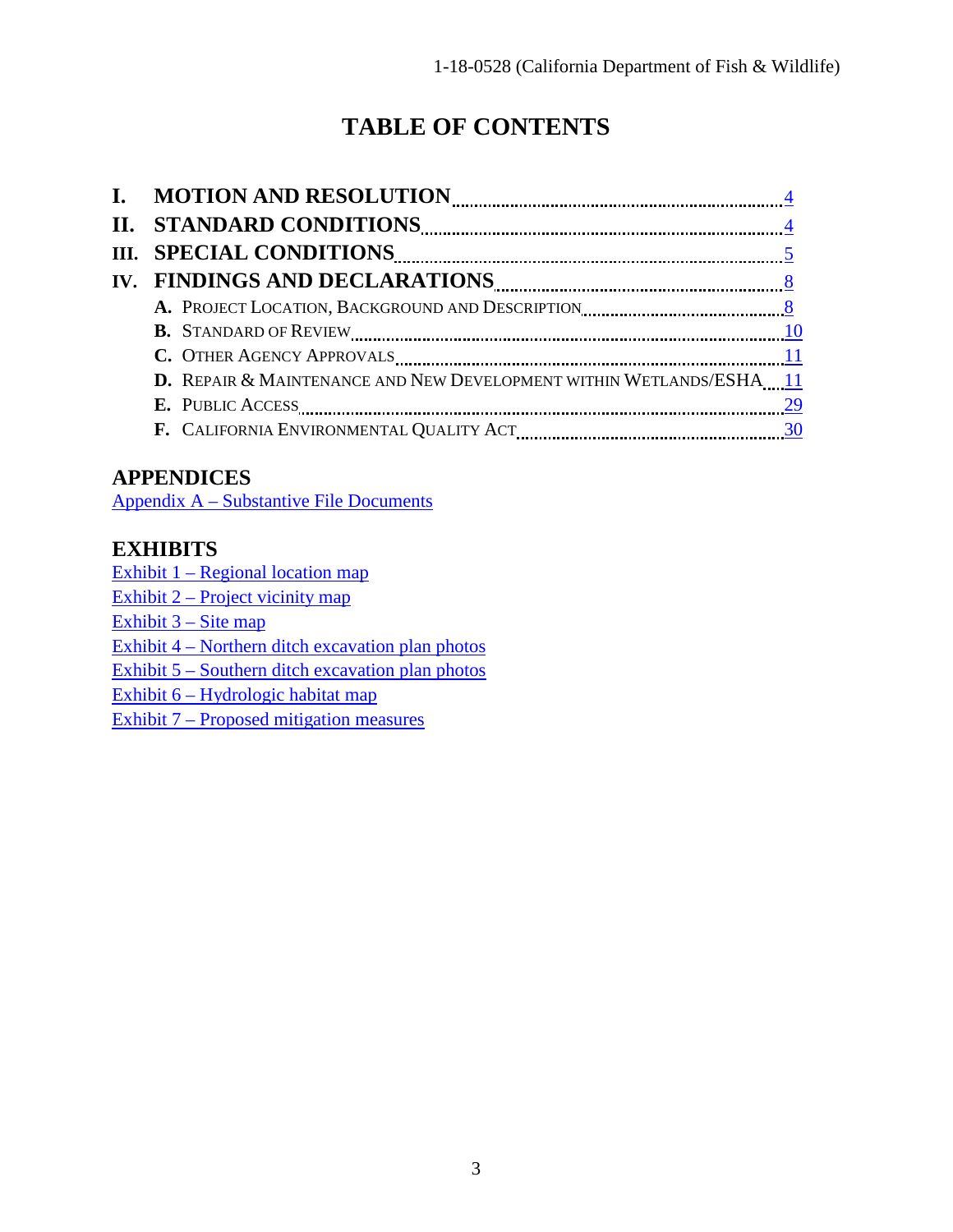# <span id="page-3-0"></span>**I. MOTION AND RESOLUTION**

The staff recommends that the Commission adopt the following resolution:

#### **Motion:**

*I move that the Commission approve coastal development permit 1-18-0528 pursuant to the staff recommendation.* 

Staff recommends a **YES** vote on the foregoing motion. Passage of this motion will result in approval of the permit as conditioned and adoption of the following resolution and findings. The motion passes only by affirmative vote of a majority of the Commissioners present.

#### **Resolution:**

*The Commission hereby approves a coastal development permit for the proposed development and adopts the findings set forth below on grounds that the development as conditioned will be in conformity with the policies of Chapter 3 of the Coastal Act. Approval of the permit complies with the California Environmental Quality Act because either 1) feasible mitigation measures and/or alternatives have been incorporated to substantially lessen any significant adverse effects of the development on the environment, or 2) there are no further feasible mitigation measures or alternatives that would substantially lessen any significant adverse impacts of the development on the environment.* 

# <span id="page-3-1"></span>**II. STANDARD CONDITIONS**

This permit is granted subject to the following standard conditions:

- **1. Notice of Receipt and Acknowledgment**: The permit is not valid and development shall not commence until a copy of the permit, signed by the permittee or authorized agent, acknowledging receipt of the permit and acceptance of the terms and conditions, is returned to the Commission office.
- **2. Expiration**: If development has not commenced, the permit will expire two years from the date on which the Commission voted on the application. Development shall be pursued in a diligent manner and completed in a reasonable period of time. Application for extension of the permit must be made prior to the expiration date.
- **3. Interpretation**: Any questions of intent of interpretation of any condition will be resolved by the Executive Director or the Commission.
- **4. Assignment**: The permit may be assigned to any qualified person, provided assignee files with the Commission an affidavit accepting all terms and conditions of the permit.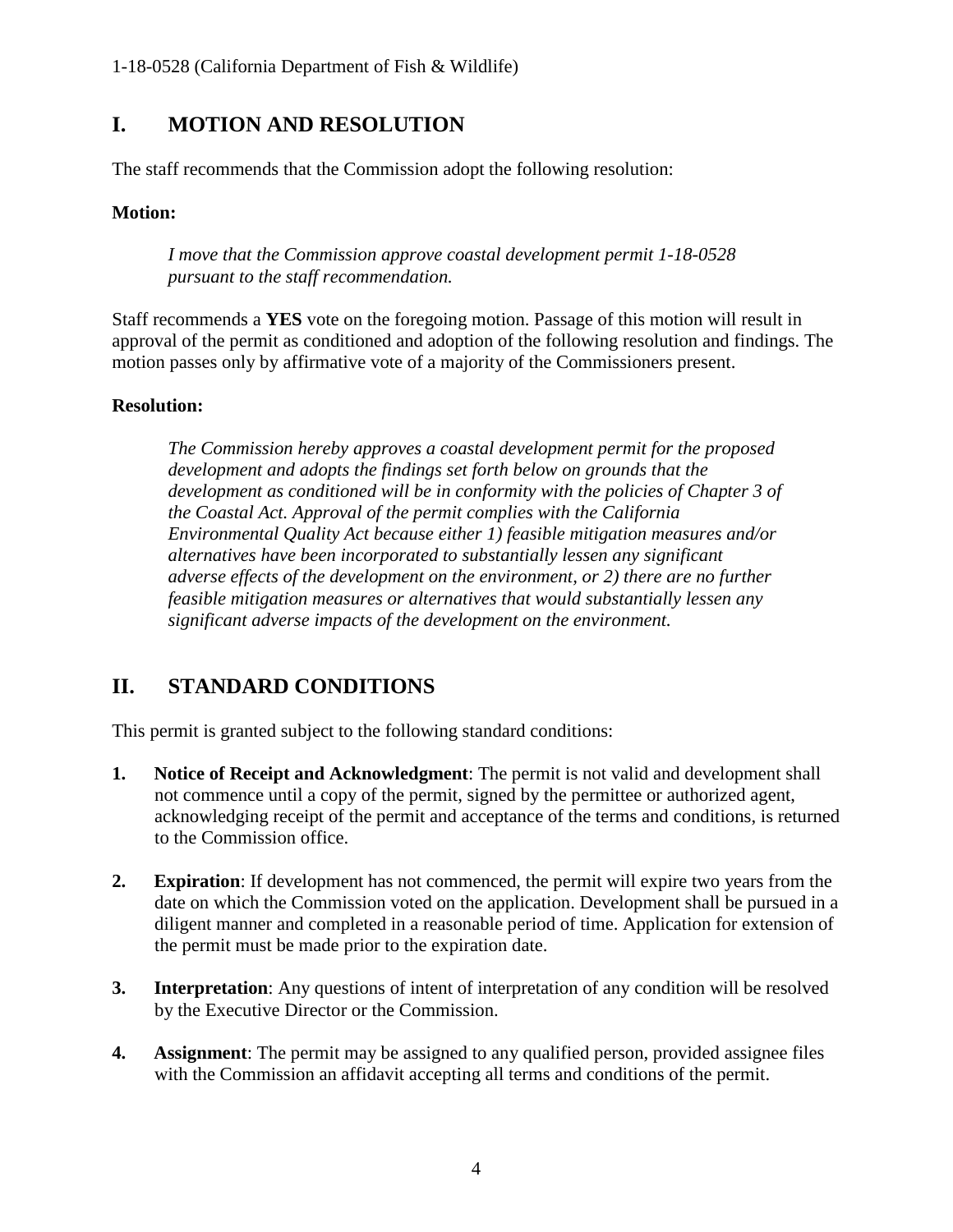**5. Terms and Conditions Run with the Land**: These terms and conditions shall be perpetual, and it is the intention of the Commission and the permittee to bind all future owners and possessors of the subject property to the terms and conditions.

# <span id="page-4-0"></span>**III. SPECIAL CONDITIONS**

This permit is granted subject to the following special conditions:

#### **1. Final Erosion Control Plan.**

- A. PRIOR TO ISSUANCE OF THE COASTAL DEVELOPMENT PERMIT, the Applicant shall submit a plan for erosion control to the Executive Director for review and approval.
	- (i) The Erosion Control Plan shall demonstrate that:
		- (a) During construction, erosion on the site shall be controlled to avoid adverse impacts on adjacent properties and coastal resources; and
		- (b) Temporary erosion control measures shall be employed, including, but not limited to, scheduling the work during the dry season, installing silt fences or similar devices to contain or filter silt laden runoff, and limiting refueling of equipment to upland areas at least 100 feet away from wetlands;
	- (ii) The plan shall include, at a minimum, the following components:
		- (a) A narrative report describing all erosion control measures to be used;
		- (b) A site plan showing the location of all erosion control measures; and
		- (c) A schedule for installation and removal of the erosion control measures.
- B. The Permittee shall undertake development in conformance with the approved final plans unless the Commission amends this permit or the Executive Director issues a written determination that no amendment is legally required for any proposed minor deviations.

#### **2. Revised Final Mitigation Measures Plan.**

- A. The Applicant shall mitigate for development impacts to water quality, wetlands, rare plant habitat, riparian habitat, and all other ESHA that exists at the site as proposed in the description or of mitigation measures contained in the section of the Applicant's coastal development permit application received on June 7, 2018, titled, "Mitigation Measures," on pages 14 through 17 and included as [Exhibit 7](https://documents.coastal.ca.gov/reports/2018/8/w10a/w10a-8-2018-exhibits.pdf) of the Coastal Commission July 20, 2018 Staff Recommendation, except that the mitigation measures section shall be revised to include the changes required in subsection (B) below.
- B. PRIOR TO ISSUANCE OF THE COASTAL DEVELOPMENT PERMIT, and prior to commencement of development, the Applicant shall submit, for the review and written approval of the Executive Director, a revised final mitigation measures plan. The revised final plan shall substantially conform to the Mitigation Measures section of the permit application, except that the revised final mitigation measures plan shall be revised to include, at a minimum, the following:
	- (i) Provisions for the placement of tarps, plywood and/or other covering materials on top of the Wolf's evening primrose habitat along the Highway 101 shoulder adjacent to the portion of the southern ditch to be excavated beneath where heavy equipment will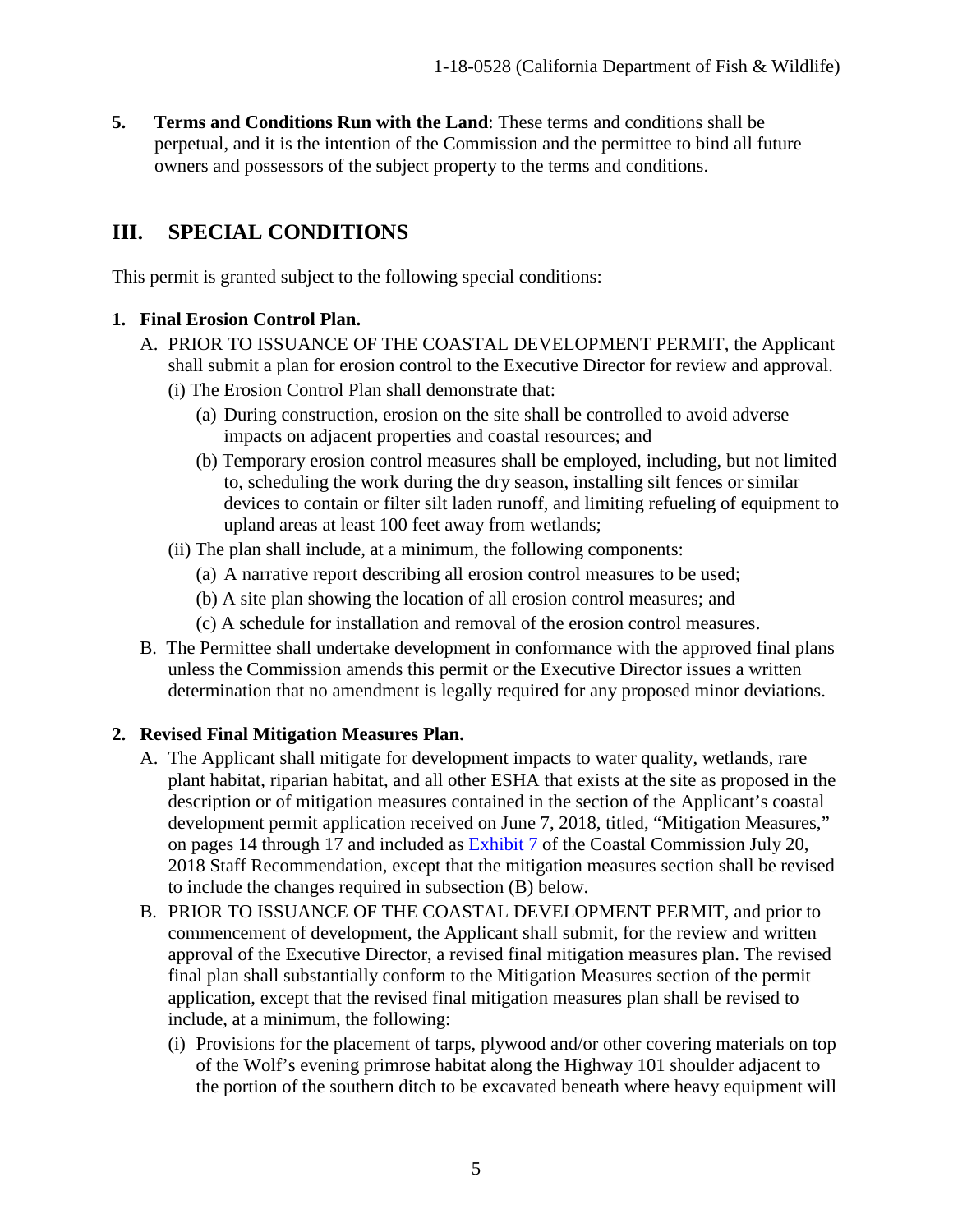be operating to excavate the ditch to prevent excavated material spilling onto or otherwise entering the Wolf's evening primrose habitat; and

- (ii) Provisions for limiting construction to the period between mid-September and mid-October to avoid the flowering season of the Wolf's Evening Primrose and the rainy season;
- C. The Permittee shall undertake development in conformance with the approved final plans unless the Commission amends this permit or the Executive Director issues a written determination that no amendment is legally required for any proposed minor deviations.

#### **3. Wolf's Evening Primrose Monitoring Plan.**

- A. PRIOR TO ISSUANCE OF THE COASTAL DEVELOPMENT PERMIT, the Applicant shall submit, for the review and written approval of the Executive Director, a plan for monitoring the success of the restoration of Wolf's Evening Primrose habitat following project construction designed by a qualified biologist or ecologist to ensure that the area is restored to functional Wolf's Evening Primrose habitat as proposed. The plan shall demonstrate and include the following:
	- (i) Quantitative and qualitative success standards that assure achievement of the approved post-construction mitigation goals including (i) survival of no less than 150 pure-strain Wolf's Evening Primrose individuals and elimination of any hybrid strain Wolf's Evening Primrose;
	- (ii) Provisions assessing the initial biological and ecological status of the restoration site within 30 days of establishment of the restoration site;
	- (iii) Provisions for post-project monitoring the site annually for a minimum of 5 years for, at a minimum, the following attributes: (1) presence and cover of invasive plants, (2) population size and density of restored populations of Wolf's Evening Primrose, and (3) other criteria as appropriate;
	- (iv) Provisions for the submittal of annual reports of monitoring results to the Executive Director for the duration of the required monitoring period, beginning the first year after submission of the "as-built" assessment. Each report shall also include a "Performance Evaluation" section where information and results from the monitoring program are used to evaluate the status of the wetland mitigation project in relation to the performance standards; and
	- (v) Provisions for the submittal of a final monitoring report to the Executive Director at the end of the five-year reporting period. The final report must be prepared in conjunction with a qualified biologist or ecologist. The report must evaluate whether the restoration site conforms to the goals, objectives, and performance standards set forth in the approved final restoration program. The report must address all of the monitoring data collected over the five-year period.
- B. If the final report indicates that the restoration project has been unsuccessful, in part or in whole, based on the approved performance standards, the applicant shall submit a revised or supplemental restoration program to compensate for those portions of the original program which did not meet the approved performance standards. The revised restoration program shall be processed as an amendment to this coastal development permit, unless the Executive Director determines that no amendment is legally required.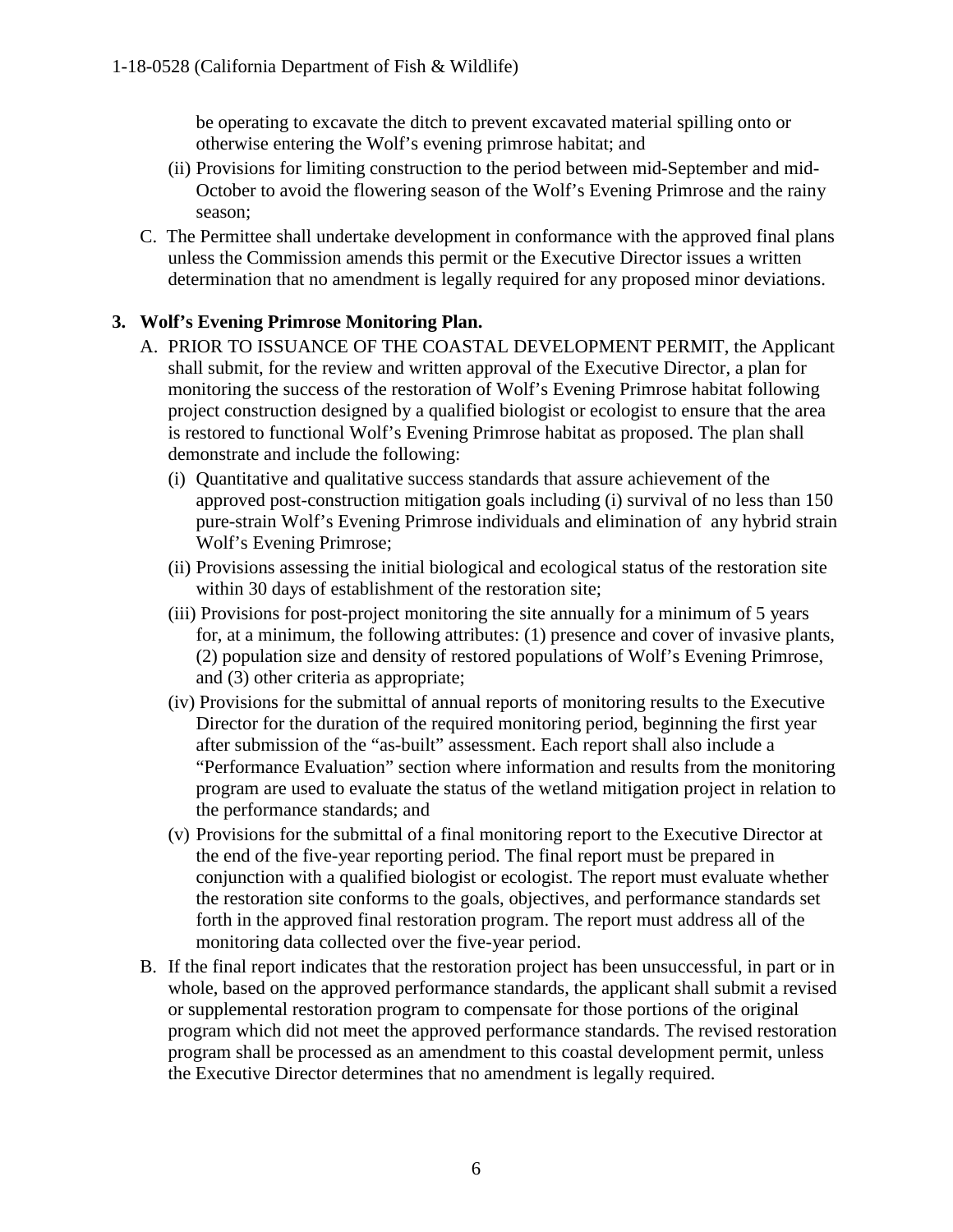- C. The Permittee shall undertake development in conformance with the approved final plans unless the Commission amends this permit or the Executive Director issues a written determination that no amendment is legally required for any proposed minor deviations.
- **4. Development in Accordance with Approved Plans.** The Applicant shall ensure that all construction is performed in substantial conformance with the proposal set forth in the application for the permit as modified by the special conditions. The Executive Director may approve minor changes to the approved plans that are *de minimis* in nature and scope and are not inconsistent with the special conditions of this permit and consistency certification. Such minor changes may require an immaterial amendment approved by the Executive Director, unless the Executive Director determines no amendment is legally required. No other changes to the approved plans shall occur without a Commission approved material amendment to this coastal development permit.
- **5. State Lands Commission Review.** PRIOR TO ISSUANCE OF THE COASTAL DEVELOPMENT PERMIT, the Applicant shall submit to the Executive Director, a written determination from the State Lands Commission that:
	- A. No State lands are involved in the development; or
	- B. State lands are involved in the development and all permits required by the State Lands Commission have been obtained; or
	- C. State lands may be involved in the development, but pending a final determination an agreement has been made with the State Lands Commission for the project to proceed without prejudice to that determination.
- **6. CDFW Approval.** PRIOR TO ISSUANCE OF THE COASTAL DEVELOPMENT PERMIT, the Applicant shall provide to the Executive Director a copy of a streambed alteration agreement approved by the Department of Fish & Wildlife, or evidence that no streambed alteration agreement is required. The Applicant shall inform the Executive Director of any changes to the project required by the Department. Such changes shall not be incorporated into the project until the applicant obtains a Commission amendment to this coastal development permit, unless the Executive Director determines that no amendment is legally required.
- **7. Restoration Monitoring.** The Applicant shall submit to the Executive Director by June 1<sup>st</sup> of each year following commencement of the ditch excavation activities authorized by Coastal Development Permit (CDP) No. 1-18-0528 an annual monitoring report that discusses the progress of the project and how successful the project has been to date in achieving restoration goals. Success shall be assessed using the criteria proposed by the applicant in the monitoring provisions section of the application for CDP 1-18-0528 including: (1) the ability of the newly excavated ditches to reduce ponding within the marsh, (2) expected changes in plant species compositions, and (3) additional survival, reproduction, and dispersal of the western lily populations within the marsh and the Crescent City Marsh Wildlife Area. Five years after the commencement of the ditch excavation activities authorized by CDP 1-18- 0528, the permittee shall submit a final monitoring report for the review and written approval of the Executive Director comparing pre- and post-restoration conditions and evaluating whether, in light of all the data collected in the annual monitoring reports the success criteria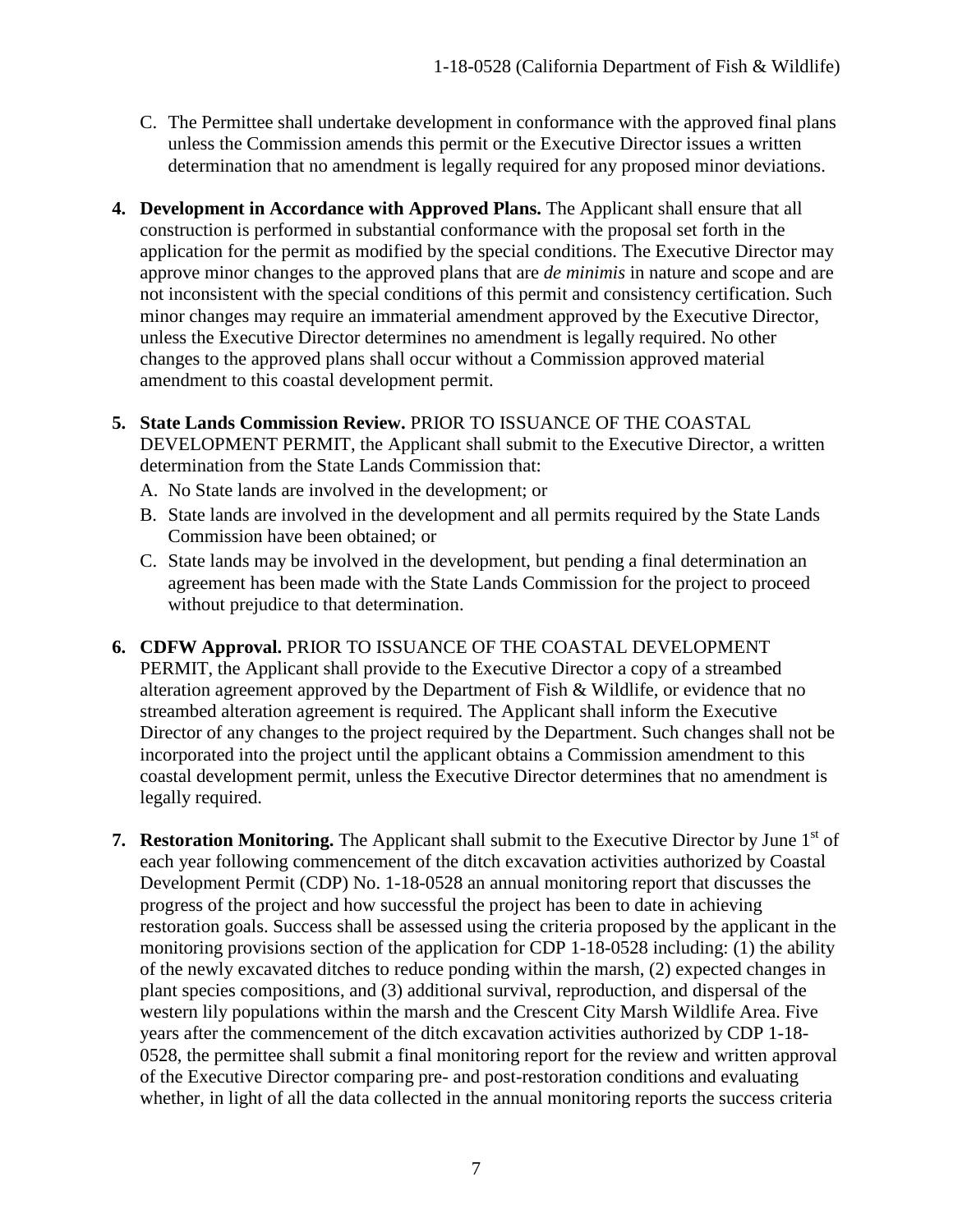have been achieved. For purposes of this special condition, pre-project baseline conditions shall be those established by the documents submitted by the permittee in support of the application for CDP 1-18-0528. If the Executive Director determines that the final monitoring report does not demonstrate such success, the permittee shall, within ninety (90) days after receipt of written notice of the Executive Director's determination, submit a complete application for an amendment to CDP 1-18-0528 to implement additional restoration activities or additional adaptive management measures necessary to achieve the required favorable restoration result.

# <span id="page-7-0"></span>**IV. FINDINGS AND DECLARATIONS**

The Commission hereby finds and declares as follows:

## <span id="page-7-1"></span>**A. PROJECT LOCATION, BACKGROUND AND DESCRIPTION**

#### **Project Location and Setting**

The Crescent City Marsh (hereinafter "Marsh") encompasses over 450 acres of freshwater wetlands located along the coast immediately south of Crescent City, Del Norte County, 30 miles south of the Oregon border [\(Exhibit 1\)](https://documents.coastal.ca.gov/reports/2018/8/w10a/w10a-8-2018-exhibits.pdf). Approximately 200 acres of the Marsh are located within the Crescent City Marsh Wildlife Area (CCMWA) owned and managed by the California Department of Fish and Wildlife (CDFW). Hambro Forest Products, Inc. (Hambro) of Crescent City owns most of the remainder of the Marsh. The proposed work would be conducted on CDFW (APN 115-020-029) and Hambro (APN 115-020-018) properties with the permission of the property owner.

The project site encompasses two distinct drainage ditches. The northern ditch site is on the Hambro property and almost entirely outside the Caltrans 15-foot Highway 101 right-of-way. The northern ditch extends approximately 300 feet east of and perpendicular to Highway 101. The southern ditch site is within CDFW-owned and managed land and within the Caltrans Highway 101 right-of-way. The southern ditch extends approximately 150 feet along and parallel to Highway 101 [\(Exhibits 3-5\)](https://documents.coastal.ca.gov/reports/2018/8/w10a/w10a-8-2018-exhibits.pdf).

#### **Project Background**

The Crescent City Marsh is a fragile freshwater wetland system. In 1991, the largest known population of the endangered Western Lily (*Lilium occidentale*) was discovered at the CCMWA. According to a 1998 Recovery Plan for the Western Lily, the lily occurs in early successional bogs or coastal scrub on poorly drained soils (Guerrant *et al*.1998). This species is considered endangered under both the Federal Endangered Species Act and California Endangered Species Act. In 1997, the number of plants was estimated at 2,660 individuals (Imper & Sawyer 2002), and the Marsh supported more than 75% of the total reproductive population for the species. However, since 2006, this population has declined to less than 50% of the previous estimate (USFWS 2009), and the lily has disappeared entirely from the lowest elevations of the Marsh. Principal threats to the lily at the CCMWA are considered to be: 1) increased secondary succession by encroaching woody scrub vegetation and coniferous forest trees (Imper & Sawyer 1992, USFWS 1998 and USFWS 2009); and 2) inundation of habitat by excess water resulting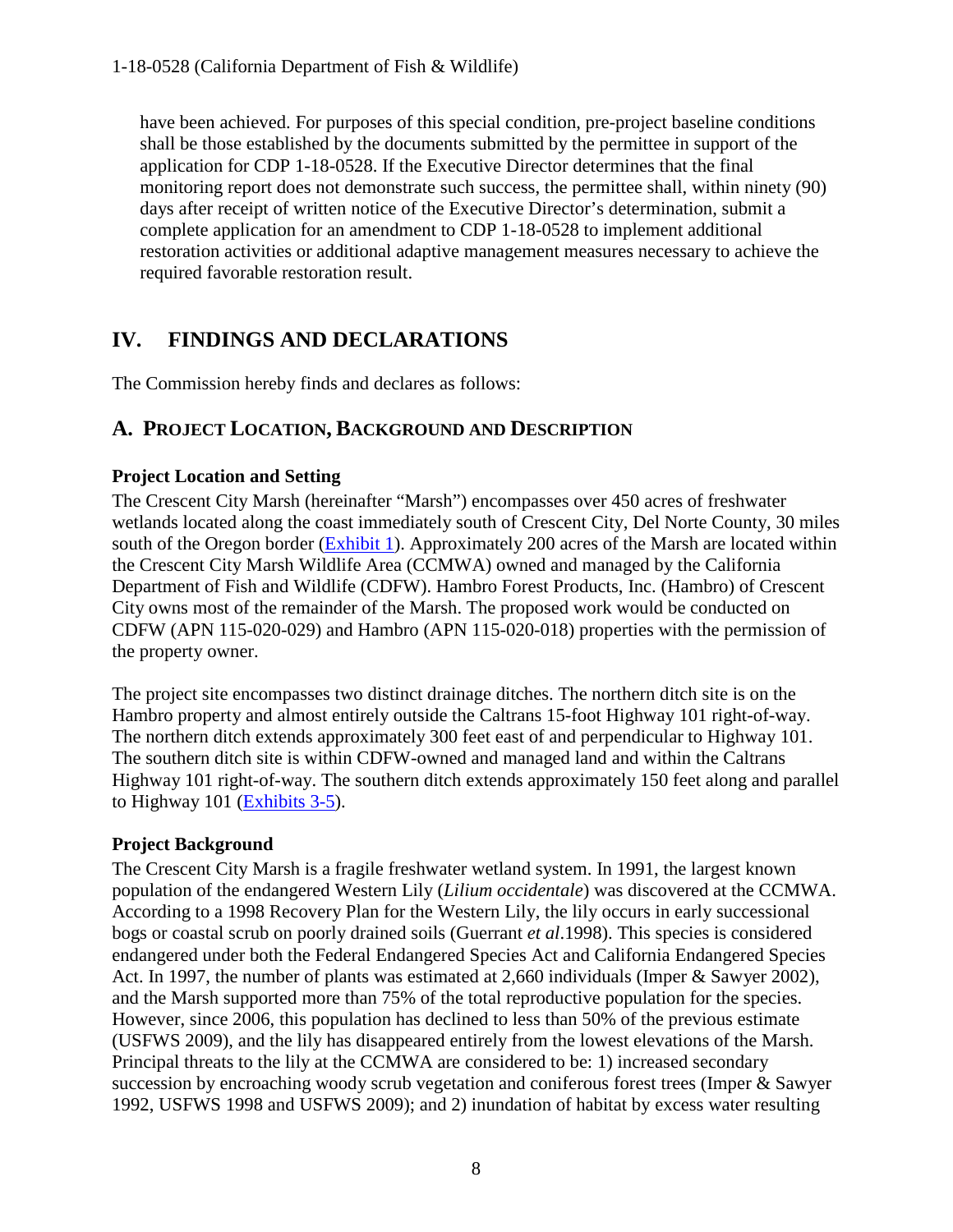from poor draining and flooding of critical and suitable habitats. The ponding over the past 12 years has reduced the population of the lily by roughly half. Without the proposed work, the once-largest population of Western Lily has the potential to die out completely. The ponding also serves to threaten the health of the overall system, including the diversity and reproduction of existing habitat types.

#### **Project Description**

The Commission first approved the proposed project under CDP Application No. 1-13-0489 on January 7, 2015, but the permit expired prior to issuance.<sup>2</sup> The project proposed under the current application is identical to the project previously approved by the Commission.

The proposed project includes removal of a total of 541 cubic yards of silt/muck material and overgrown marsh vegetation, over a combined 5,400 square foot area spanning a total of 465 linear feet of two ditches. One goal of the proposed project is to restore the Marsh to its condition prior to the ditch blockages, thereby restoring and enhancing the Western Lily's habitat. Another goal of the proposed project is to maintain the highway by reducing the abnormal extent of ponding in the marsh that occurs particularly during heavier late season storm events and threatens to flood the highway and erode the road base.

#### *Dredge and Fill Development at the Northern Ditch*

At the northern ditch site [\(Exhibits 3-4\)](https://documents.coastal.ca.gov/reports/2018/8/w10a/w10a-8-2018-exhibits.pdf), the Applicant proposes to excavate deposited silt/muck material and remove overgrown vegetation from the two existing ditches for the purpose of allowing surface flows during rain events to flow west/south toward the existing culverts under Highway 101 to the beach and lower the late season water levels in the Marsh. CDFW believes the reduced late-season water levels will restore ideal conditions for the endangered Western Lily habitat within the Marsh and help maintain the functionality of the highway. Specifically, the Applicant proposes to excavate an existing plugged ditch that flows into a culvert (located at Mile Post [MP] 24.92) that carries surface water flows from the Marsh under the highway to the beach. The northern ditch extends perpendicular to the highway. A total of 291 cubic yards would be excavated over 3,150 square feet along 315 linear feet at the northern ditch site to a depth of 2-4 feet below current ground level. An excavator would be driven within the excavation footprint to its eastern extent and positioned on the centerline of the ditch to excavate in a manner proceeding back toward Highway 101. A small section of the ditch passes near Western Lily individuals. Accordingly, the ditch would be cleaned out starting at the existing southern extent of the ditch wall to avoid disturbance of the Western Lily. Muck soil and associated decomposed vegetation in the eastern 150 feet of the ditch (within the low marsh itself) would be spread within a like-sized area on either side of the ditch, raising the marsh surface approximately two feet or as necessary to create a more substantial channel for conveying excess water out of the marsh to support a slightly higher and more diverse marsh plant community. The surface would not be raised so high as to convert the affected wetland area to uplands, but would change the character of the affected area to emergent wetland to have a secondary benefit of improving biological diversity. Any driftwood collected and all other excavated materials not suitable for placement along the banks of the ditch would be removed to

 $\overline{a}$ 

 $2^2$  The original staff report is accessible from the Commission's [website.](https://documents.coastal.ca.gov/reports/2015/1/W12a-1-2015.pdf)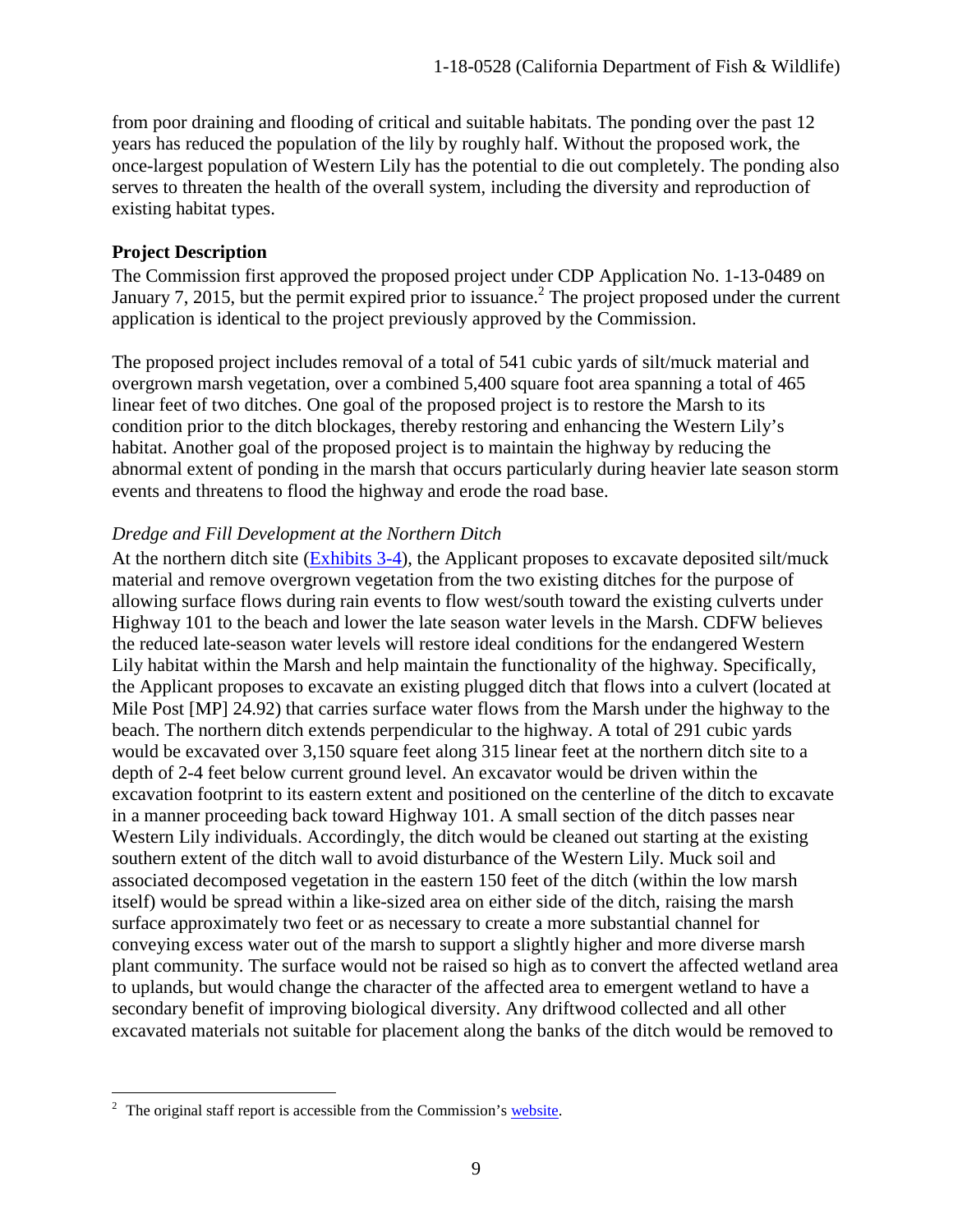two approved disposal sites located outside of the coastal zone in Del Norte County – Lopez Rock Quarry (APN 101-021-40) and Hole Pit (APN 105-260-12).

#### *Repair and Maintenance Activities at the Southern Ditch*

At the southern ditch site [\(Exhibits 4-5\)](https://documents.coastal.ca.gov/reports/2018/8/w10a/w10a-8-2018-exhibits.pdf), the Applicant proposes maintenance through excavation of an existing plugged ditch that flows into a separate culvert to the south (#MP24.46). The proposed work includes excavating 250 cubic yards over 2,250 square feet and 150 linear feet at the southern ditch site to a depth of 1-3 feet below current ground level. This ditch originates in the Marsh and runs immediately adjacent and parallel to Highway 101 to the existing culvert which flows west to the beach. Woody/scrub vegetation would be removed during ditch excavation. Excavated material would be stacked adjacent to the ditch within the marsh, until adequately dewatered, before being loading onto trucks. Caltrans would haul away all of the muck, sand and vegetation removed during excavation to approved off-site disposal sites. Caltrans would undertake all aspects of the ditch excavation and maintenance. The proposed work would require closure of the Highway 101 northbound lane for approximately 5-7 days. Traffic would be directed with intermittent stops along the southbound lane for both north and south bound traffic.

|                       | Table 1. Information on amount of material excavated/dredged during maintenance of ditches. |                                                                                                                                                                           |                                                                                          |                   |  |  |  |
|-----------------------|---------------------------------------------------------------------------------------------|---------------------------------------------------------------------------------------------------------------------------------------------------------------------------|------------------------------------------------------------------------------------------|-------------------|--|--|--|
| Type of<br>Water Body | <b>Excavation Volume &amp;</b><br>Type (cubic yards)                                        | <b>Excavation Square Feet</b><br>(Length x Width)                                                                                                                         | <b>Linear Feet</b>                                                                       | Type of<br>Impact |  |  |  |
| Wetland               | Northern Ditch: 291 cubic<br>I vards<br>Southern Ditch: 250 cubic<br>vards                  | Northern Ditch:<br>Square feet = 3,150 (315 ft)<br>long x 2.5 ft deep x 10 ft wide).<br>Southern Ditch: Square Feet =<br>2,250 (150 ft long x 3 ft deep x<br>15 ft wide). | Northern Ditch:<br>Linear feet $=$<br>315.<br>Southern Ditch:<br>Linear feet $=$<br>150. |                   |  |  |  |
| Total                 | 541 cubic yards of muck<br>soil & decomposed<br>vegetation                                  | $5,400$ sq ft                                                                                                                                                             | 465 linear ft                                                                            | Temporary         |  |  |  |

Table 1 summarizes the proposed excavation work:

The Applicant proposes to undertake the project pursuant to several proposed mitigation measures related to protection of surrounding environmentally sensitive habitat areas [\(Exhibit 7\)](https://documents.coastal.ca.gov/reports/2018/8/w10a/w10a-8-2018-exhibits.pdf).

# <span id="page-9-0"></span>**B. STANDARD OF REVIEW**

The proposed project area is bisected by the boundary between the retained CDP jurisdiction of the Commission and the CDP jurisdiction delegated to Del Norte County by the Commission through the County's LCP. The portion of the project within the Commission's retained jurisdiction includes the work at the southern ditch site. The proposed work at the northern ditch site is within the CDP jurisdiction of Del Norte County.

Section 30601.3 of the Coastal Act authorizes the Commission to process a consolidated coastal development permit application when requested by the local government and the Applicant and approved by the Executive Director for projects that would otherwise require coastal development permits from both the Commission and from a local government with a certified LCP. In this case, the Del Norte County Board of Supervisors adopted a resolution (#2008-072), and both the Applicant and the County submitted letters requesting consolidated processing of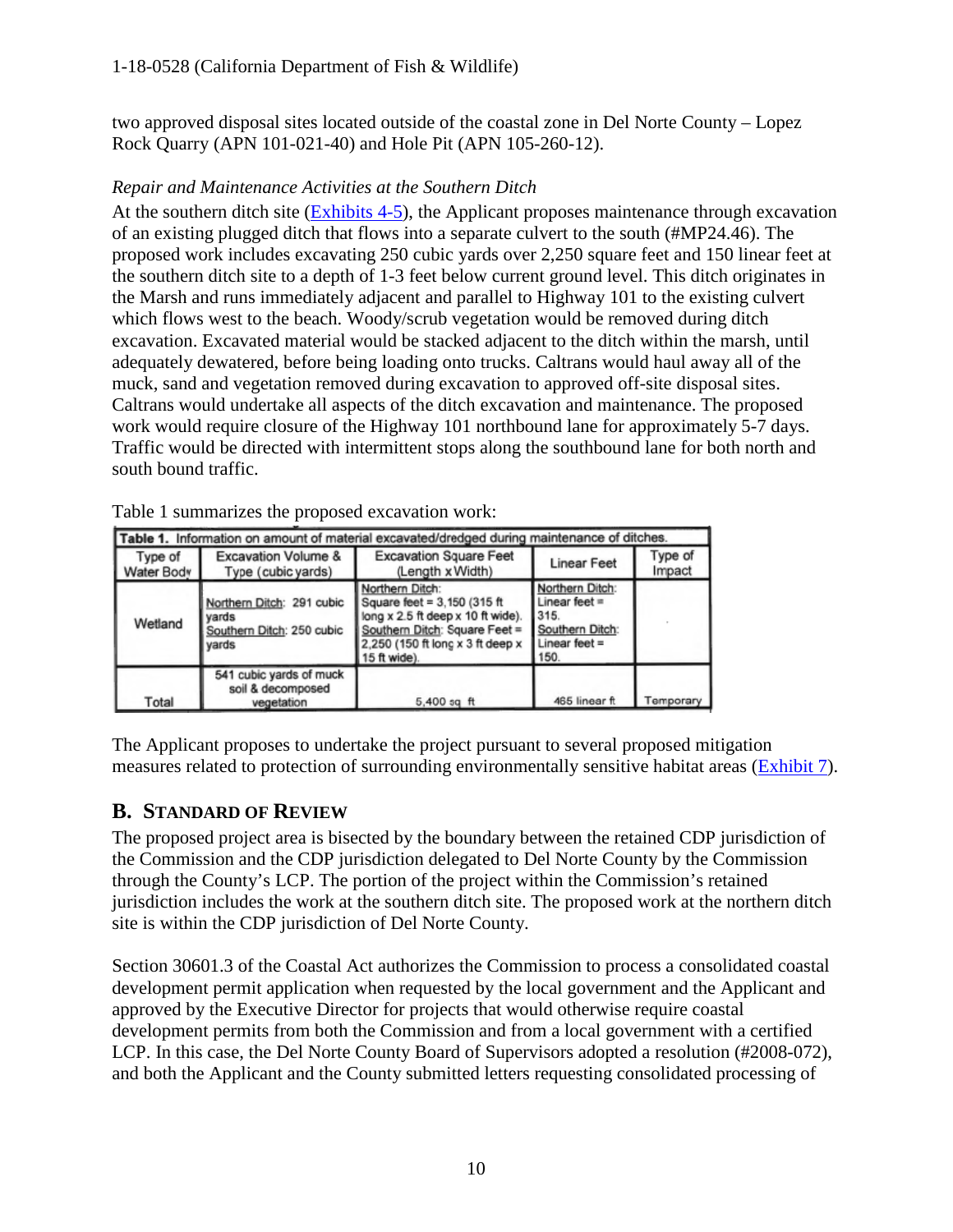the coastal development permit application by the Commission for the subject project, which was approved by the Executive Director.

The policies of Chapter 3 of the Coastal Act provide the legal standard of review for a consolidated CDP application submitted pursuant to Section 30601.3. The local government's certified LCP may be used as guidance.

# <span id="page-10-0"></span>**C. OTHER AGENCY APPROVALS**

## **U.S. Army Corps of Engineers**

The Corps has regulatory authority over the proposed project under Section 404 of the Clean Water Act. Section 404 of the Clean Water Act regulates fill or discharge of materials into waters and ocean waters. The Corps has approved the necessary 404 permit for the project.

## **North Coast Regional Water Quality Control Board**

The Regional Board requires a water quality certification for projects involving dredging and/or filling activities under Section 401 of the Clean Water Act. The Regional Board has approved the necessary 401 certification for the project (dated June 3, 2018).

## **California State Lands Commission**

The project site is located in an area that is subject to the public trust. To assure that the Applicant has a sufficient legal property interest in the site to carry out the project consistent with the terms and conditions of this permit, the Commission attaches **Special Condition 5**. This condition requires that the Applicant submit evidence that any necessary authorization from the State Lands Commission has been obtained prior to issuance of the CDP.

**California Department of Fish and Wildlife**. The Department must issue a Streambed Alteration Agreement to Caltrans pursuant to Section 1603 of the California Fish and Game Code for the proposed project. **Special Condition 6** requires that the Applicant submit evidence that the necessary streambed alteration agreement has been obtained prior to issuance of the permit.

# <span id="page-10-1"></span>**D. REPAIR & MAINTENANCE AND NEW DEVELOPMENT IN WETLANDS/ESHA**

Section 30230 of the Coastal Act states the following:

*Marine resources shall be maintained, enhanced, and where feasible, restored. Special protection shall be given to areas and species of special biological or economic significance. Uses of the marine environment shall be carried out in a manner that will sustain the biological productivity of coastal waters and that will maintain healthy populations of all species of marine organisms adequate for long-term commercial, recreational, scientific, and educational purposes.* 

Section 30231 of the Coastal Act states the following: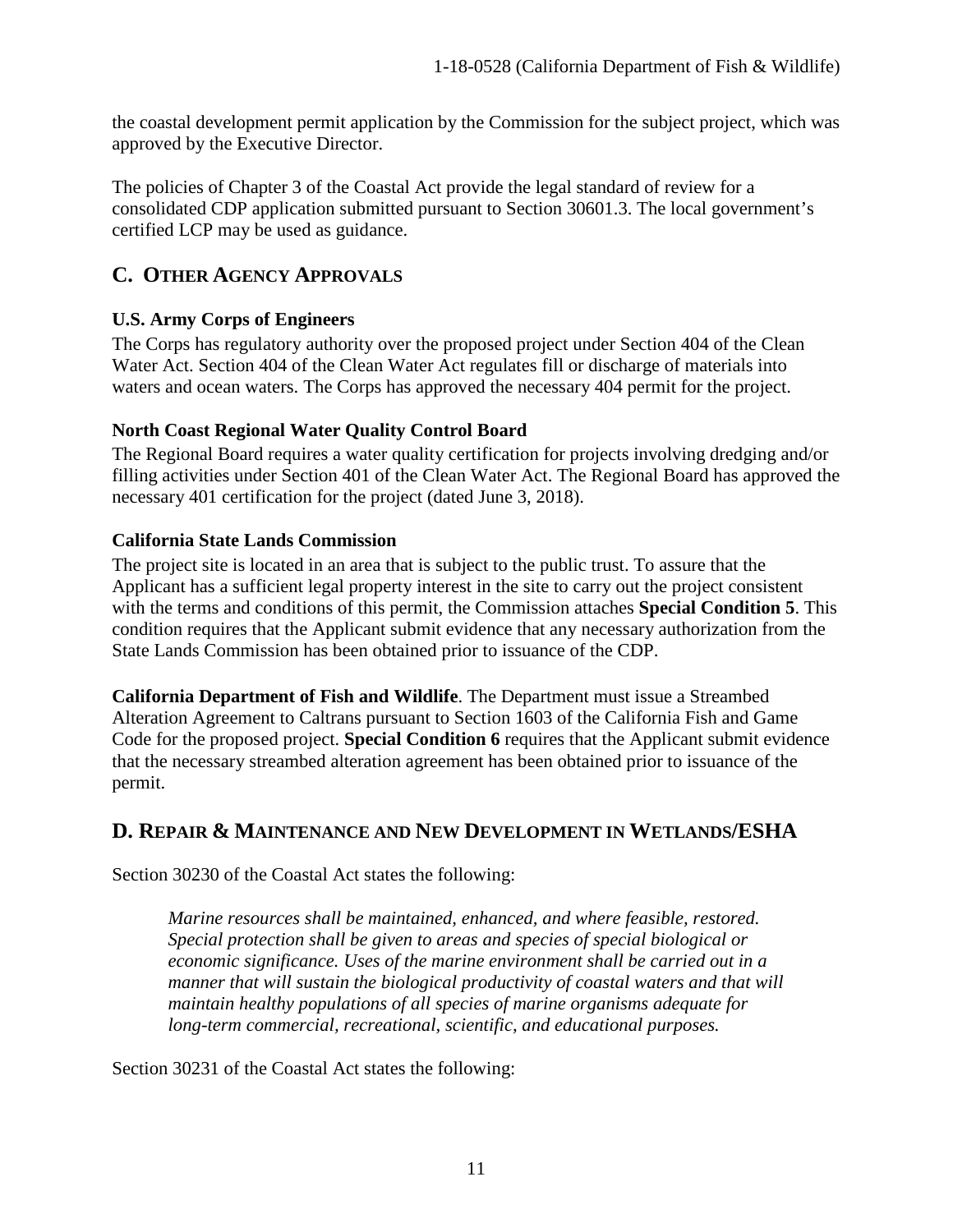*The biological productivity and the quality of coastal waters, streams, wetlands, estuaries, and lakes appropriate to maintain optimum populations of marine organisms and for the protection of human health shall be maintained and, where feasible, restored through, among other means, minimizing adverse effects of waste water discharges and entrainment, controlling runoff, preventing depletion of ground water supplies and substantial interference with surface water flow, encouraging waste water reclamation, maintaining natural vegetation buffer areas that protect riparian habitats, and minimizing alteration of natural streams.* 

Section 30233 of the Coastal Act states, in applicable part, the following:

*(a) The diking, filling, or dredging of open coastal waters, wetlands, estuaries, and lakes shall be permitted in accordance with other applicable provisions of this division, where there is no feasible less environmentally damaging alternative, and where feasible mitigation measures have been provided to minimize adverse environmental effects, and shall be limited to the following:* 

*(1) New or expanded port, energy, and coastal-dependent industrial facilities, including commercial fishing facilities.*

*(2) Maintaining existing, or restoring previously dredged, depths in existing navigational channels, turning basins, vessel berthing and mooring areas, and boat launching ramps.* 

*(3) In open coastal waters, other than wetlands, including streams, estuaries, and lakes, new or expanded boating facilities and the placement of structural pilings for public recreational piers that provide public access and recreational opportunities.* 

*(4) Incidental public service purposes, including but not limited to, burying cables and pipes or inspection of piers and maintenance of existing intake and outfall lines.* 

*(5) Mineral extraction, including sand for restoring beaches, except in environmentally sensitive areas.* 

*(6) Restoration purposes.* 

*(7) Nature study, aquaculture, or similar resource dependent activities.*

*…* 

*(c) In addition to the other provisions of this section, diking, filling, or dredging in existing estuaries and wetlands shall maintain or enhance the functional capacity of the wetland or estuary. Any alteration of coastal wetlands identified by the Department of Fish and Game, including, but not limited to, the 19 coastal wetlands identified in its report entitled, "Acquisition Priorities for the Coastal Wetlands of California", shall be limited to very minor incidental public facilities, restorative measures, nature study, commercial fishing facilities in Bodega Bay, and development in already developed parts of south San Diego Bay, if otherwise in accordance with this division. […]*

Section 30108 of the Coastal Act defines "feasible" as follows: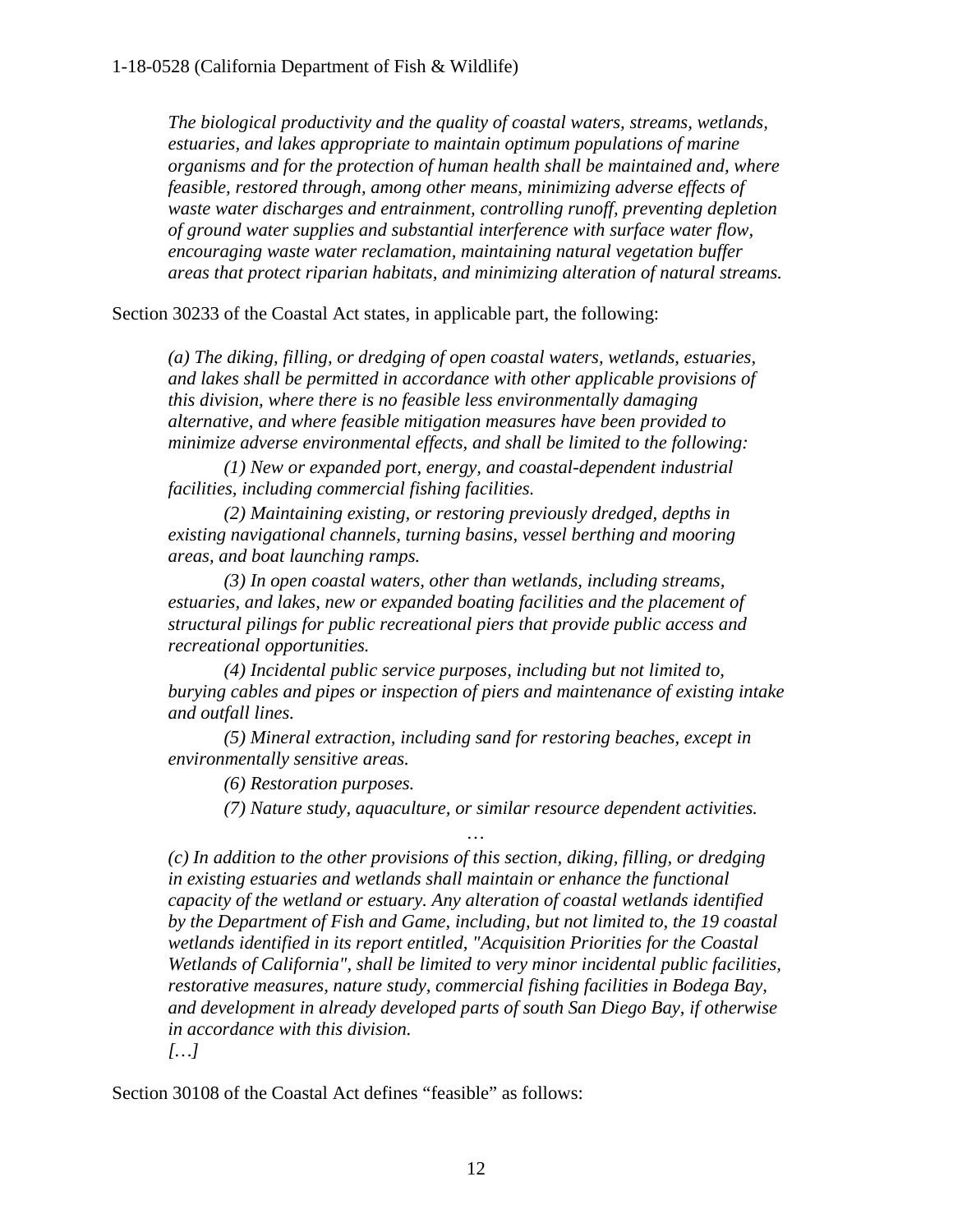*'Feasible' means capable of being accomplished in a successful manner within a reasonable period of time, taking into account economic, environmental, social, and technological factors.* 

Section 30240 of the Coastal Act states the following:

- *(a) Environmentally sensitive habitat areas shall be protected against any significant disruption of habitat values, and only uses dependent on those resources shall be allowed within those areas.*
- *(b) Development in areas adjacent to environmentally sensitive habitat areas and parks and recreation areas shall be sited and designed to prevent impacts which would significantly degrade those areas, and shall be compatible with the continuance of those habitat and recreation areas.*

Section 30107.5 of the Coastal Act defines "environmentally sensitive area" as follows:

*'Environmentally sensitive area' means any area in which plant or animal life or their habitats are either rare or especially valuable because of their special nature or role in the ecosystem and which could be easily*

Section 30610 of the Coastal Act provides, in relevant part, the following:

*Notwithstanding any other provision of this division, no coastal development permit shall be required pursuant to this chapter for the following types of development and in the following areas: . . .* 

*(d) Repair or maintenance activities that do not result in an addition to, or enlargement or expansion of, the object of those repair or maintenance activities; provided, however, that if the commission determines that certain extraordinary methods of repair and maintenance involve a risk of substantial adverse environmental impact, it shall, by regulation, require that a permit be obtained pursuant to this chapter.* [Emphasis added]

Section 13252 of the Commission administrative regulations (14 CCR 13000 et seq.) provides, in relevant part, the following (emphasis added):

*(a) For purposes of Public Resources Code section 30610(d), the following extraordinary methods of repair and maintenance shall require a coastal development permit because they involve a risk of substantial adverse environmental impact:…* 

*(3) Any repair or maintenance to facilities or structures or work located in an environmentally sensitive habitat area, any sand area, within 50 feet of the edge*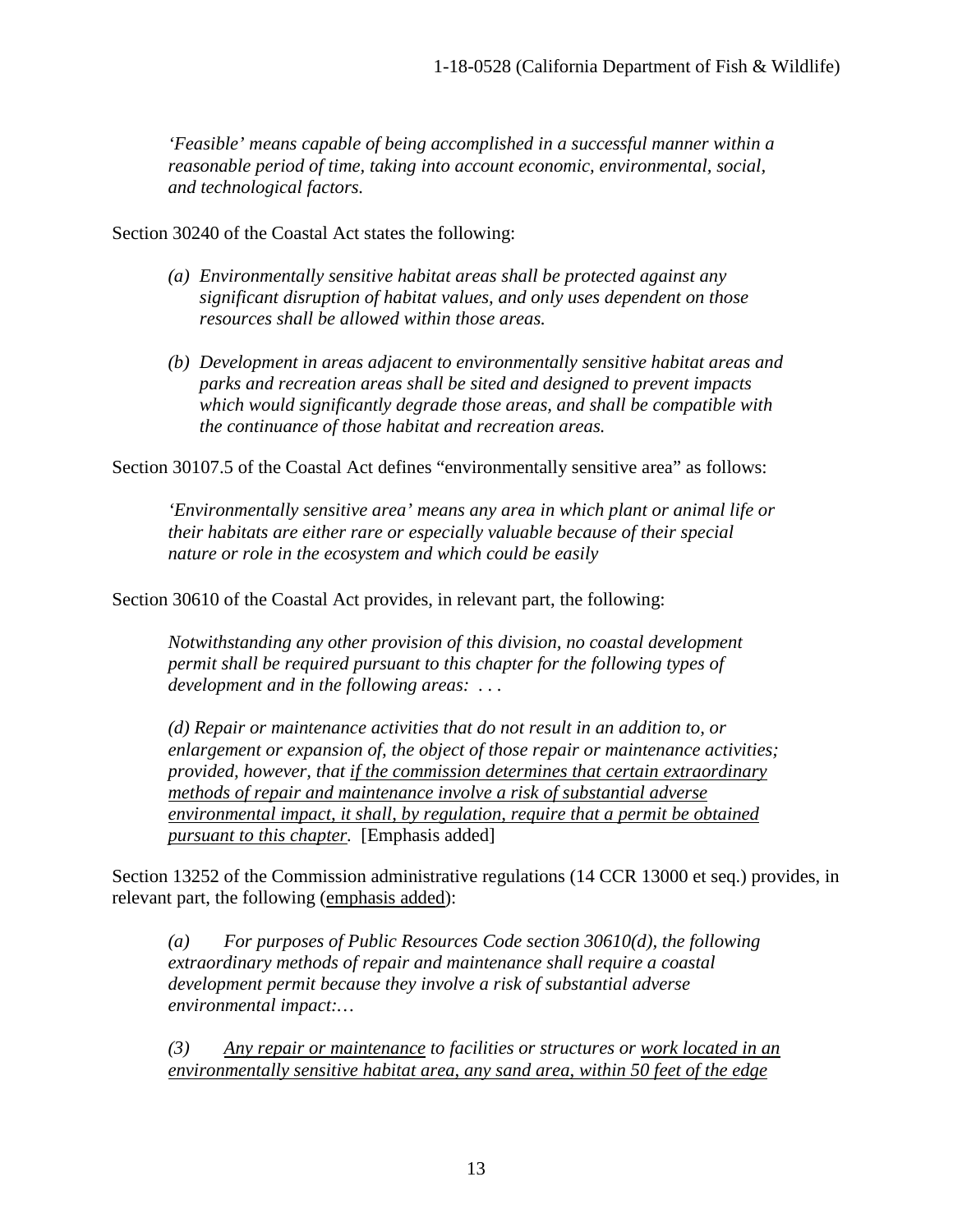*of a coastal bluff or environmentally sensitive habitat area, or within 20 feet of coastal waters or streams that include:* 

*(A) The placement or removal, whether temporary or permanent, of rip-rap, rocks, sand or other beach materials or any other forms of solid materials;* 

*(B) The presence, whether temporary or permanent, of mechanized equipment or construction materials.* 

*All repair and maintenance activities governed by the above provisions shall be subject to the permit regulations promulgated pursuant to the Coastal Act, including but not limited to the regulations governing administrative and emergency permits. The provisions of this section shall not be applicable to methods of repair and maintenance undertaken by the ports listed in Public Resources Code section 30700 unless so provided elsewhere in these regulations. The provisions of this section shall not be applicable to those activities specifically described in the document entitled Repair, Maintenance and Utility Hookups, adopted by the Commission on September 5, 1978 unless a proposed activity will have a risk of substantial adverse impact on public access, environmentally sensitive habitat area, wetlands, or public views to the ocean.…*

In partnership with Caltrans, the Applicant proposes to remove blockages in existing ditches that impede the conveyance of stormwater runoff out of the Crescent City Marsh for discharge to the ocean through culverts under the highway. The ditches to be excavated are within wetland areas of the Crescent City Marsh.

The proposed excavation of the northern ditch involves enlargement of the ditch to increase its capacity by using excavated material to build up berms along the sides of the ditch. As the development enlarges the northern ditch, the northern ditch excavation does not qualify as repair and maintenance under section 30610(d) of the Coastal Act and section 13252 of the Commission's regulations. The proposed excavation at the southern ditch is to maintain the highway by preventing flooding of the roadway from the ponded water and related erosion of the road base. The excavation equipment that will be used to excavate the southern ditch that runs parallel to the highway will be positioned along the road shoulder in an area containing a rare plant, the Wolf's Evening Primrose (*Oenothera wolfii*). Caltrans maintenance crews will perform the work. As the excavation of the southern ditch qualifies as repair and maintenance and the excavation of the northern ditch does not, the two parts of the project are reviewed separately below for conformance with the Coastal Act wetland filling diking and dredging policies and with the ESHA protection policies.

#### **1. Repair and Maintenance Activities at Southern Ditch**

Coastal Act section 30610(d) generally exempts from Coastal Act permitting requirements repair or maintenance activities that do not result in an addition to, or enlargement or expansion of, the object of those repair or maintenance activities. However, the Commission retains authority to review certain extraordinary methods of repair and maintenance that involve a risk of substantial adverse environmental impact, as enumerated in section 13252 of the Commission regulations.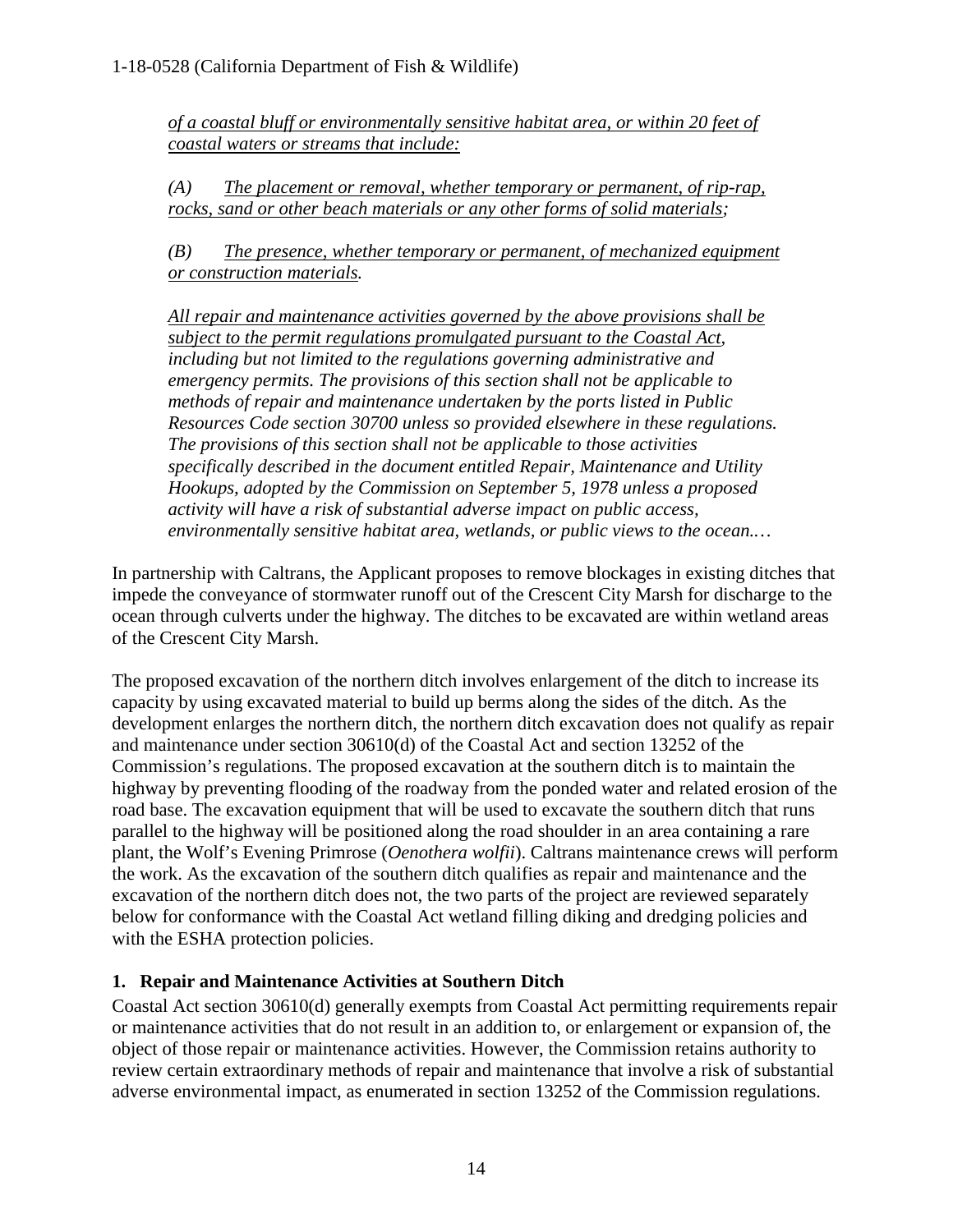The excavation of the southern ditch that runs parallel to the highway qualifies as a repair and maintenance project under section 30601(d) of the Coastal Act and section 13252 of the Commission's regulations, because the development in this ditch does not involve an addition to or enlargement or expansion of either the highway or the ditch. The ditch will only be cleared of the built up sediment and overgrown marsh vegetation. However, the excavation of the southern ditch involves a risk of substantial adverse impact as the proposed development involves the placement of mechanized equipment within wetland and rare plant ESHA. Therefore, the proposed excavation of the southern ditch requires a CDP under section  $13252(a)(3)$  of the Commission's repair and maintenance regulations.

In considering a permit application for a repair or maintenance project pursuant to the abovecited authority, the Commission reviews whether the proposed method of repair or maintenance is consistent with the Chapter 3 policies of the Coastal Act. The Commission's evaluation of such repair and maintenance projects does not extend to an evaluation of the conformity with the Coastal Act of the underlying existing development. As such, the applicable provisions of sections 30230, 30231, 30233, and 30240 of the Coastal Act cited above require that the method of proposed repair and maintenance: (1) use the least environmentally damaging feasible alternative; (2) provide feasible mitigation measures to minimize adverse environmental effects; (3) minimize disruption of habitat values; (4) protect the biological productivity and the quality of coastal wetlands and waters; and (5) protect adjacent environmentally sensitive habitat areas against any significant disruption of habitat values.

The maintenance activities at the southern ditch will be performed using heavy equipment within and adjacent to wetlands and upland rare plant habitat. If not properly undertaken with appropriate mitigation, the necessary highway maintenance activities could have adverse impacts on coastal resources, in this case coastal wetlands, rare plant habitats, and the associated wildlife that use the wetlands and rare plant habitats.

#### **a. Summary of Impacts**

#### i. Direct Wetland Impacts

The proposed work will be conducted within freshwater wetlands and adjacent to certain sensitive plant and animal species. The proposed repair and maintenance therefore has the potential to directly impact sensitive habitat within the construction area and excavation footprint. In this case, construction staging and excavation equipment at the southern ditch will be confined to the roadbed area. No heavy equipment will enter the southern ditch and the adjoining marsh area except for the bucket of the excavator that will reach over from the roadbed into the ditch to perform the excavation.

The majority of the southern ditch project footprint consists of barren mud during low water conditions. At the inflow of the culvert, approximately 208 cubic yards will be excavated. This area supports scattered willow shrubs (up to 10 feet tall) and slough sedge. This willow and sedge vegetation make up a small percentage of such vegetation found throughout the approximately 450-acre marsh and is expected to repopulate the ditch over time by natural recruitment of willow and slough sedge from vegetation immediately surrounding the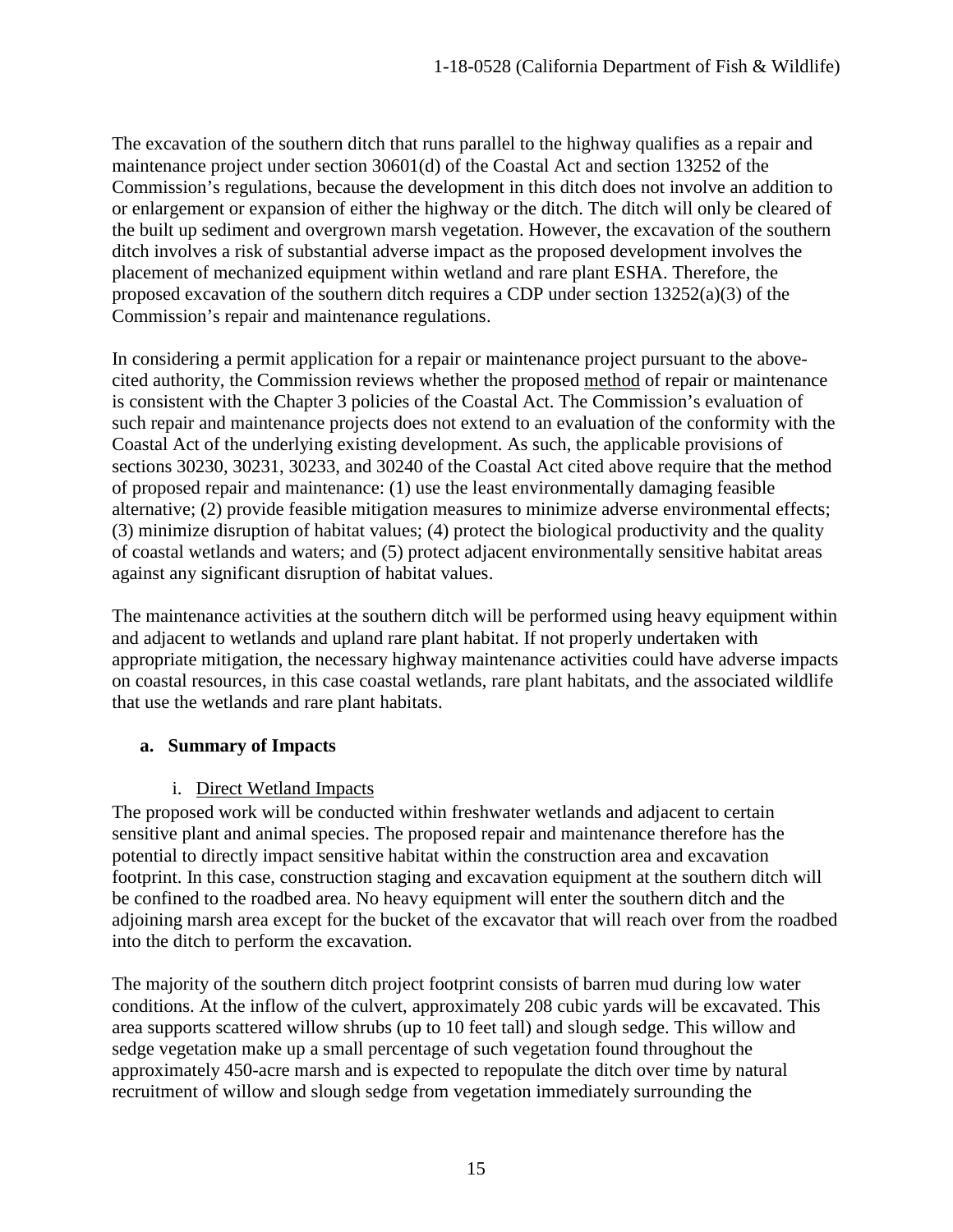excavation. Thus, the temporary removal of this relatively small amount of willow/alder scrub will not significantly disrupt wetland habitat values in the marsh.

Additionally, wetland areas of the Marsh contain 20 endangered, threatened, rare or special species of special concern. These include 11 plants, seven birds, one amphibian and one fish. Of the 11 plants, only the Western Lily is known to occur within wetlands near the excavation footprint. Of the seven birds and one amphibian, three are known to occur adjacent to the excavation footprint – Yellow-breasted Chat (*Icteria virens*), Northern Red-Legged Frog (*Rana aurora aurora*) and Willow Flycatcher (*Empidonax traillii Brewster*). All special status plants found within wetland areas of the Marsh will be avoided.

#### ii. Transitional Wetland Vegetation Impacts

Over the past several years of increased ponding, certain non-sensitive sedge species within the Marsh have flourished. The applicant submitted Lidar mapping demonstrating the various water levels throughout the relevant portion of the Marsh and an analysis comparing those levels to the Marsh habitat types [\(Exhibit 6\)](https://documents.coastal.ca.gov/reports/2018/8/w10a/w10a-8-2018-exhibits.pdf). Currently, during the rainy season (late fall into spring), there is more residual water contained within the 4 to 5 foot contour areas than during the dry season. The water remains longer because the ditches are plugged. The excess retention of water initiated during the rainy season combined with longer soil saturation conditions has not adversely affected the survival and growth of the Western Lily. The proposed project will effectively reduce the duration of the ponding by unplugging the ditches. However, as a result of nearly a decade-long period of increased inundation, the Lily has declined and other species have expanded their territory. The proposed project will reduce the ponding to return the site to more suitable Western Lily conditions. Accordingly, it is anticipated that lower late-season surface water levels resulting from the proposed project will cause a maximum of 1.9 acres of sedge marsh scattered throughout the roughly 450 acre property to transition to drier Willow/Alder scrub (1.1 acres) and Spruce (0.8 acres) habitat. The change in habitat will occur in locations scattered throughout the Marsh, depending on the particular topography and related hydrology. The sedge habitat recently increased in the area due to the increase in ponding caused by the blocked ditches. While some transition of wetland habitat type is anticipated, this transition will not amount to a significant disturbance of the habitat value, because the habitat value will be restored and enhanced to habitat consistent with the historic record.

#### iii. Wolf's Evening Primrose Impacts

Construction activities are proposed to take place, in part, on special status Wolf's Evening Primrose habitat, which grows in uplands along the shoulder of Highway 101 adjacent to the marsh wetlands. The Wolf's Evening Primrose has a two-year life cycle and thrives in areas of disturbance. After the first year, the plant disperses seeds and then goes to flower the second year.

The Primrose has been identified in other nearby areas, including elsewhere along the foredune just east of Highway 101 and southwest of Highway 101 along the upper coastal strand. Impacts to pure-strain Primrose constitute a significant disruption to the Primrose habitat, because the hybrid-strain is beginning to take over and degrade the sensitive pure-strain habitat. The identified Primrose plants within the shoulder at the south culvert excavation site are believed to be sensitive pure-strain plants.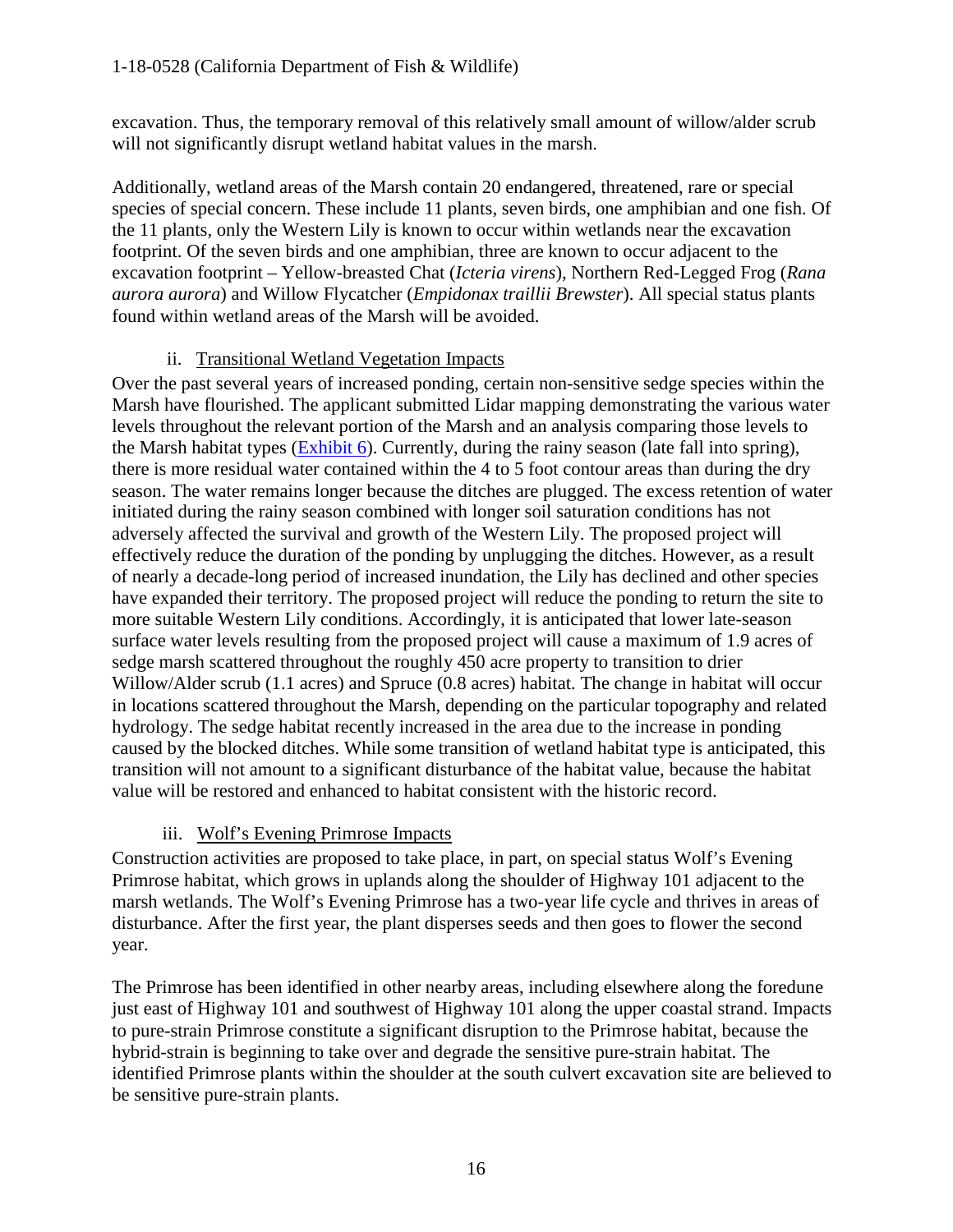The Wolf's Evening Primrose is an early successional plant species that thrives in disturbed environments. In this location, the shoulder/roadbed area between the highway and the lower marsh area has soil conditions and a level of disturbance in which the Primrose thrives. The proposed positioning of construction equipment and materials in the shoulder/roadbed area could have the potential to cause significant disturbance of this rare plant ESHA in two primary ways. First, excavated soil material from the ditch that is allowed to spill from the excavator equipment within the rare plant habitat and mix with the existing roadbed/shoulder soils could change the soil conditions in a manner that would be unsuitable for the Primrose or be more favorable for other species that could outcompete and crowd out the Primrose. Covering the existing roadbed/shoulder soils prior to the commencement of excavation would help avoid this impact. Second, disturbance of the Primrose habitat prior to the natural dispersal of seed from the Primrose would impair the regeneration of Primrose at the site. If the Primrose individuals are allowed to naturally disperse seed prior to construction, the subsequent disturbance is less likely to cause any significant adverse harm to the Primrose. Accordingly, covering and direct disturbance (machines operating on top of plants) will not adversely impact the Primrose habitat areas as plants would regenerate from the dispersed seeds after the expected week-long construction period has ended.

#### iv. Nesting Bird Habitat Impacts

Birds such as the Northern Harrier, Oregon Vesper Sparrow, and some species of waterfowl may nest within the marsh. Ground disturbance and removal of vegetation that affects breeding or nesting could cause significant disturbance of marsh bird habitat.

#### v. Water Quality Impacts

The proposed repair and maintenance activities will be conducted in sensitive marsh and upland habitat areas. Accordingly, the construction activities have the potential to cause adverse impacts to the water quality of the wetlands and the ocean to which stormwater runoff from the marsh would normally drain. Specifically, potential impacts are likely to arise due to sedimentation from excavation activities within the marsh and along the roadway (which borders the subject freshwater marsh), and contamination from storage/fueling/washing of the excavators and other tools/machinery used to conduct the work.

#### **b. Least Environmentally Damaging Feasible Alternative**

As previously discussed, the applicable provisions of sections 30231, 30233 and 30240 of the Coastal Act that the Commission must consider in its review of the methods of proposed repair and maintenance require that the proposed methods be the least environmentally damaging feasible alternative. Alternatives to the proposed project that were examined include (1) the noproject alternative; and (2) alternative sites; and (3) alternative methods. As explained below, each of these alternatives are infeasible and/or do not result in a project that is less environmentally damaging than the proposed project.

#### i. No Project Alternative

The no project alternative would involve not excavating the southern ditch. Some surface flows currently flowing through the southern ditch reach the culvert at the southern site. However, if the southern drainage ditch is not excavated, vegetation, muck and debris will continue to build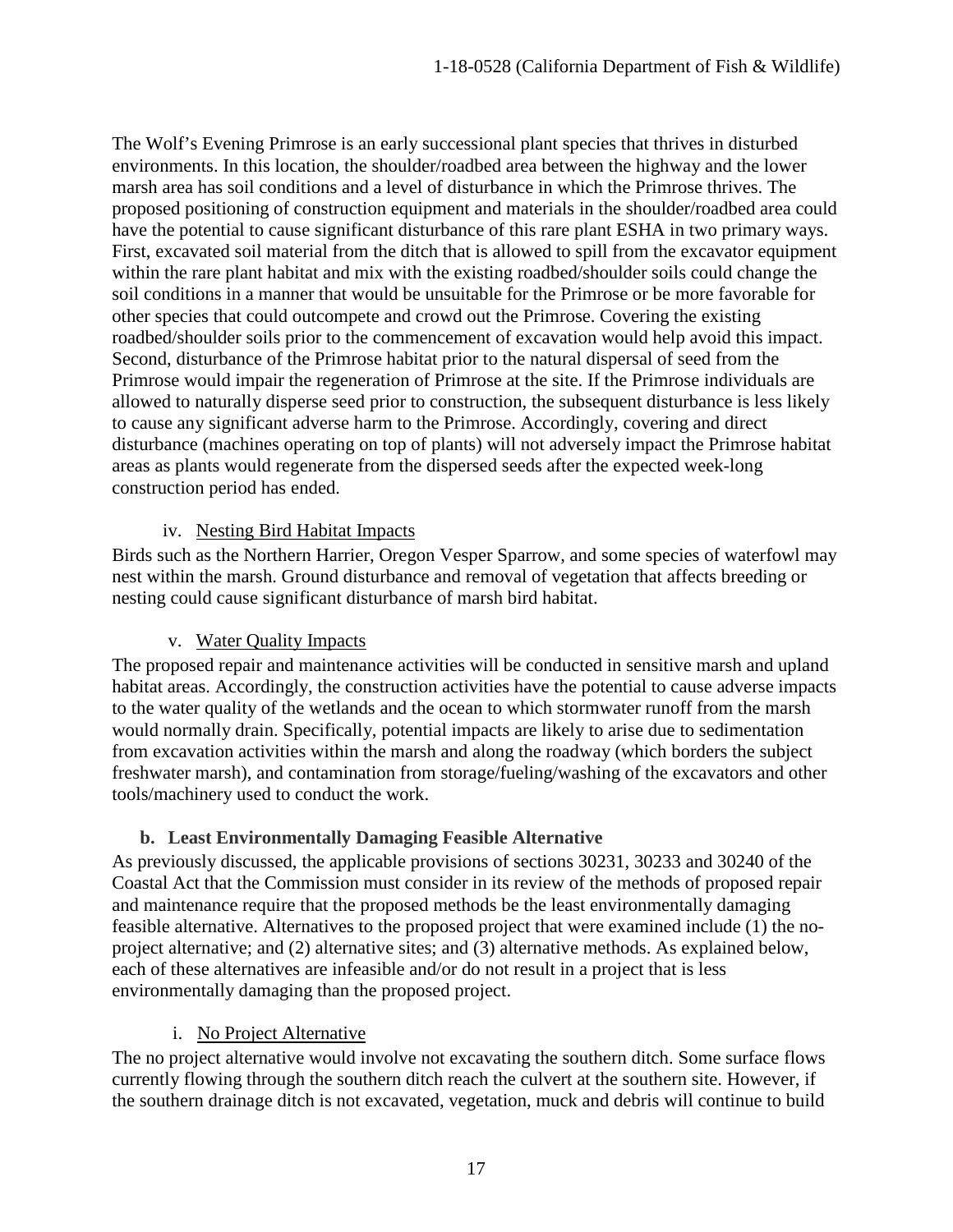up, further preventing surface flows to drain west to the beach. Additionally, the backed up material will eventually extend deep into the Western Lily habitat. The Applicant has identified a serious threat to the federally and state listed Western Lily caused by a higher degree than normal of ponding water in the marsh. The blocked southern ditch site, which runs parallel to Highway 101 also threatens to flood the roadway, blocking traffic and eroding the roadbed with the high surface water flows that result of a severe storm event.

The Applicant has identified potential threats to the Highway due to high surface water levels during late season monsoonal periods. Given the importance of the highway and the existence of the culverts/previously excavated areas leading up to culverts, inaction would constitute failure to properly maintain the highway. Therefore, the no-project alternative is not a less environmentally damaging feasible alternative to the proposed project as conditioned.

#### ii. Alternative Sites

Another alternative involves excavating new ditches and/or culverts to carry the ponding water away from the marsh at alternative sites to both the northern and southern ditch sites. The proposed identified ditches were targeted by CDFW because they are historic ditch channels connected to the only two existing culverts that could successfully drain surface water flows from within the Marsh. The creation of new ditches or new culverts would be more environmentally damaging. Additionally, direct flows inland or north/south of the Marsh is counter-productive, as the surface flows within the Marsh flow naturally to the west. While marsh vegetation has grown within the ditches, excavating ditches at other sites would require more extensive removal of established marsh vegetation, possibly including endangered or threatened species. The proposed project makes use of the existing ditch and culvert infrastructure. Therefore, excavating new ditches is not a less environmentally damaging feasible alternative to the proposed project as conditioned.

#### iii. Alternative Methods to Reduce the Level of Ponding Water

A final alternative considered involves alternative methods to achieve the identified goal of reducing the level of ponding water to protect the highway from flooding and erosion. Hoses and pumps could conceivably be used to transfer water from the marsh to the beach. This method would require active management throughout the year, including frequent intrusion deep into the Marsh to manipulate hoses and pumps to optimize drainage of the Western Lily and other marsh habitat. This method also would likely be more energy intensive and destructive to the resources as a result of frequent disturbance to marsh vegetation from the passage of humans and equipment. Additionally, this method would require significant monitoring and regulation that would be difficult to sustain. The proposed project is a single event that minimizes intrusion into the Marsh and allows the natural drainage of ponded water to the existing channels. Other alternative methods, such as reducing the amount or depth of excavation would not adequately address the ponding issue. Excavating only a small portion of either ditch will result in the need for more frequent additional excavation activities. Therefore, implementing the project using alternative methods is not a less environmentally damaging feasible alternative than the proposed project as conditioned.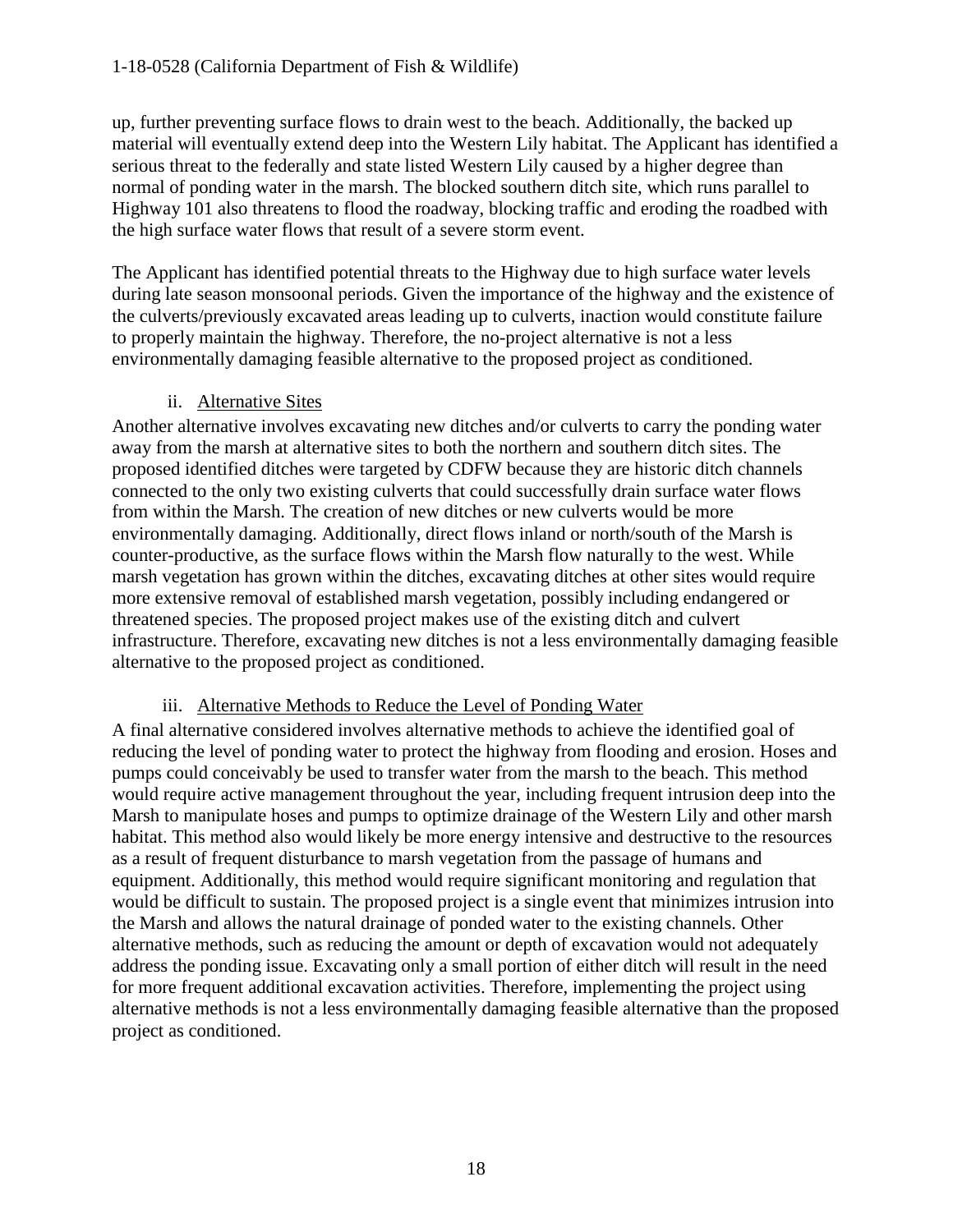#### iv. Alternative Methods in order to Avoid Wolf's Evening Primrose

The Applicant explored alternatives to avoid the Wolf's Evening Primrose habitat altogether. One alternative would be to place the excavator in the marsh east of the highway, within the footprint of proposed excavation activities, similar to the excavation method proposed for the northern ditch. However, at the southern ditch, the marsh elevation is much lower than the roadbed elevation (3-4 feet at least), making ingress/egress to and from the excavation site very difficult. In addition, the southern ditch is almost always inundated with surface water, which would 1) make operating a machine in standing water difficult, 2) expose the surface waters to any chemical/oil residue on the excavator, and 3) likely lead to greater destruction of marsh habitat surrounding the ditch as the excavator is moved in and out of position. Therefore, placing the excavator in the marsh to avoid the roadbed is not a less environmentally damaging feasible alternative to the proposed development at the southern ditch.

Another alternative to minimize intrusion into the Wolf's Evening Primrose habitat would be to limit the excavator to the eastern northbound lane of Highway 101, avoiding the roadbed/should area altogether. Although this method avoids the placement of heavy equipment in the habitat, the extra reach of the excavator reduces the precision of excavation, likely causing greater impacts to the marsh habitat surrounding the ditch and increasing the likelihood of excavated materials spilling over the added distance. As discussed previously, mixing excavated material with the soil of the Primrose habitat could cause changes to soil conditions unfavorable to the growth and survival of the Primrose. Therefore, this alternative is not a less environmentally damaging feasible alternative to the proposed project as conditioned.

In contrast to the environmental damage and feasibility concerns of the alternative, the proposed method will involve covering the plants with tarp or other material to prevent mixing of soils. Additionally, once the plants go to seed, placement of heavy equipment on top of the habitat will not actually adversely impact their habitat value. Lastly, placement on top of the roadbed will ensure a more successful and quicker excavation, further limiting exposure of excavated material to the roadbed soils.

#### Conclusion

For all of the reasons discussed above the Commission finds that there are no less environmentally damaging feasible alternatives to the proposed project as conditioned.

#### **c. Feasible Mitigation Measures**

The Commission must ensure that the method of repair and maintenance (a) minimizes adverse environmental wetland effects consistent with section 30233; (b) minimizes significant disruption of habitat values consistent with section 30240(a); (c) protects the biological productivity and the quality of coastal wetlands consistent with the requirements of sections 30230-30231; and (d) protects adjacent environmentally sensitive habitat areas from impacts that would significantly degrade those areas consistent with section 30240(b).

While the proposed project is the least environmentally damaging feasible alternative, the project still has the potential for adverse environmental impacts. As discussed above in the summary of impacts, the proposed method of repair and maintenance could have several significant adverse environmental effects, including: (i) direct impacts to wetlands resulting from excavation; (ii)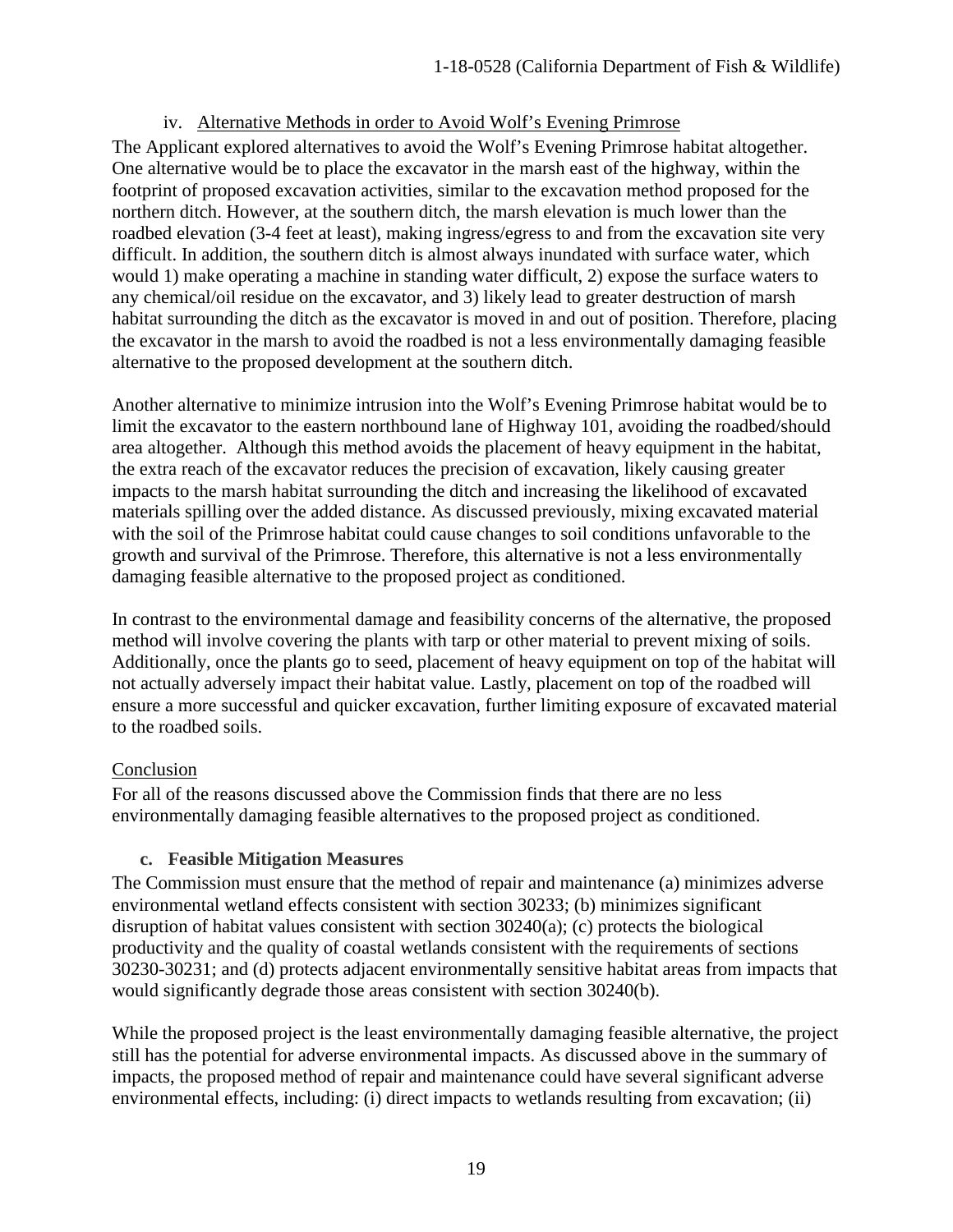adverse effects to Wolf's Evening Primrose; (iii) water quality impacts, and (iv) impacts to nesting bird habitat. The applicant has proposed various mitigation measures as part of the application submitted for CDP 1-18-528 to protect coastal resources from the impacts of the project [\(Exhibit 7\)](https://documents.coastal.ca.gov/reports/2018/8/w10a/w10a-8-2018-exhibits.pdf). While the Applicant has proposed some mitigation measures to protect coastal resources, more specific measures are needed to further minimize the expected and potential impacts of the excavation of the southern ditch on wetlands, ESHA, and water quality, as discussed below.

#### i. Mitigation Measures for Direct Wetland Impacts

As discussed above, palustrine emergent and scrub/shrub wetland vegetation that has become established on accumulated sediments over the past decade (since past maintenance activities), will be eliminated within the project footprint of the southern ditch. This area will eventually revegetate naturally, but will be replaced with unconsolidated bottom wetland for a period of 5 to 10 years, until sediment deposition refills the ditches adequate to support emergent vegetation from the areas immediately surrounding the excavation. Once natural revegetation occurs, the ditch will need to be excavated and maintained again.

The Applicant plans to have personnel on site during Caltrans' construction activities to supervise all planned woody/scrub and conifer vegetation removal associated with the ditch excavations. Prior to any vegetation removal, CDFW will conduct surveys of all woody/scrub and conifer vegetation removal sites for Western Lily and any other federal or state special status taxon or California Rare Plant Rank List 1 or List 2 species within the vicinity of the project footprint. No trees larger than 10 inches dbh will be removed. The project also includes five meter buffers between ditch excavation activities and any identified special status plants within the vicinity, as plants would regenerate from the dispersed seeds after the expected week-long construction period has ended. Individual plant specimens normally live only for a 2-year life cycle.

#### ii. Mitigation Measures for Wolf's Evening Primrose

The proposed project will still pose potential impacts to the Wolf's Evening Primrose. The Applicant has proposed certain mitigation measures to avoid significant impacts to the Primrose. First, the Applicant will conduct a pre-construction survey in mid to late summer prior to the late September construction window, to identify the Primrose plants in order to both flag the purestrain plants and to collect seeds (5,000 to 10,000 seeds). CDFW proposes to collect seeds from the Primrose within the road shoulder and other genetically pure reproductive plants in the general area during flowering season prior to construction. These seeds will be stored in a cool/dry location and then replanted near the impacted location once the roadbed is restored (following construction). The seed harvest ensures that seeds that have not yet naturally dispersed will be planted (following construction activities). The seeds will be stored and planted in the area between November and February.

During excavation activities, biologists will be present on site to monitor the activities near the Primrose and to ensure all efforts are made to avoid the pure-strain plants where feasible. While the Applicant has proposed some mitigation measures to protect the Wolf's Evening Primrose, additional feasible mitigation measures are available and needed to further minimize impacts to the Wolf's Evening Primrose habitat. As discussed above, tarps or other materials could be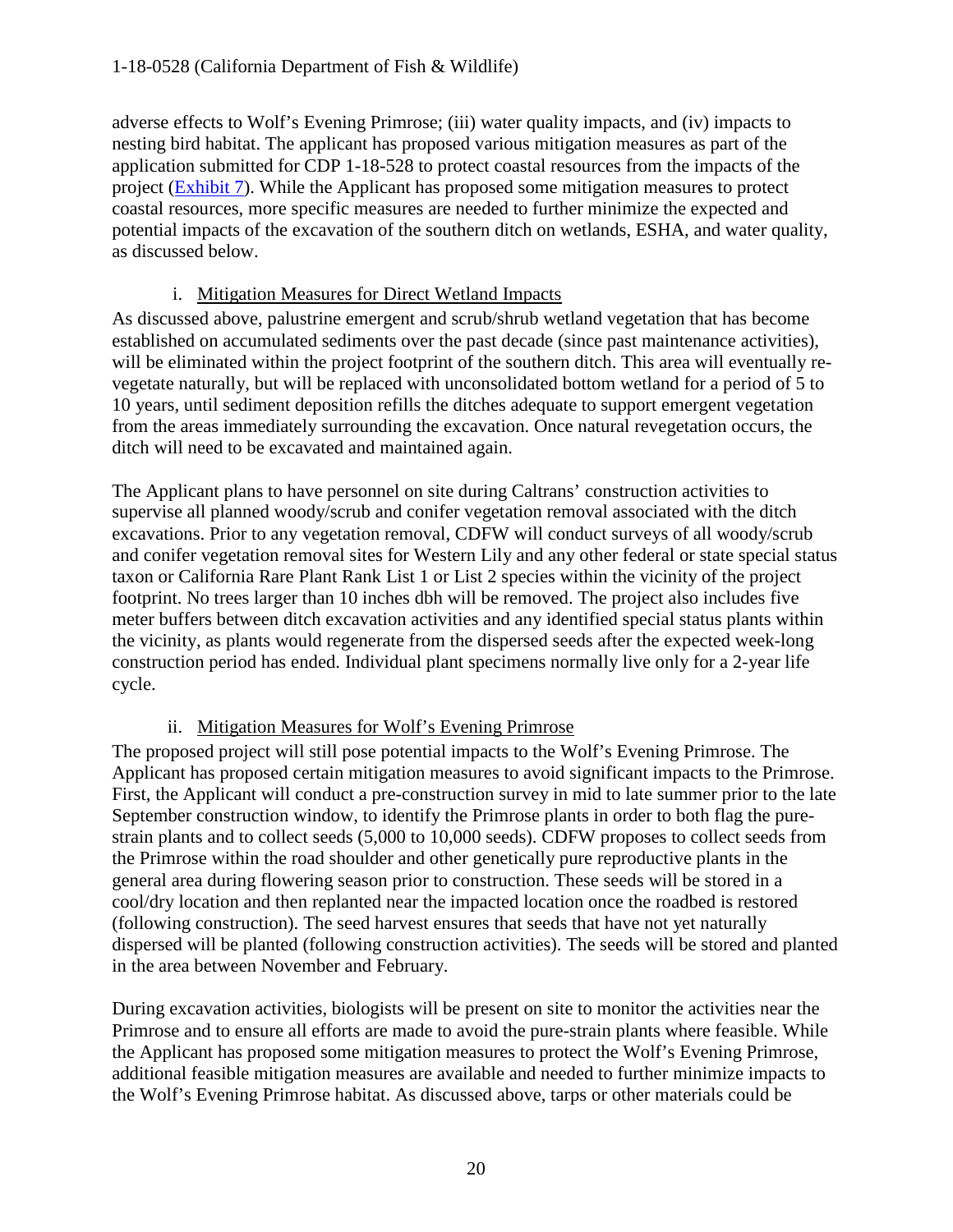installed along the road shoulder at the southern culvert site to prevent, to the greatest extent feasible, co-mingling of excavated material and the Primrose habitat within the shoulder/ roadbed, which could create soil conditions unfavorable for the continued growth and survival of Wolf's Evening Primrose. Therefore, **Special Condition 2** requires that the final mitigation plan include provisions for the placement of tarps, plywood, and/or other covering materials on top of the Wolf's Evening Primrose habitat to prevent spillage of excavated material into the existing soil within the habitat to avoid compromising growing conditions for the Primrose.

In addition, limiting the season when repair and maintenance activities are conducted would help minimize impacts to the Primrose habitat. As discussed above, disturbance of the Primrose habitat prior to the natural dispersal of seed from the Primrose would impair the regeneration of Primrose at the site. If the Primrose is allowed to naturally disperse seed prior to construction, Primrose plants would have the opportunity to regenerate in accordance with the plant normal life cycles. Therefore, **Special Condition 2** requires that the final mitigation plan include provisions for limiting construction to the period between mid-September and mid-October to avoid the flowering seasons of the Wolf's Evening Primrose. Furthermore, monitoring of the success of the Applicant's proposed replanting efforts is needed to ensure that the replanting program has been successful in reestablishing the population of Wolf's Evening Primrose as proposed. Thus, **Special Condition 3** requires the Applicant to submit for the review and approval of the Executive Director a monitoring plan that establishes quantitative and qualitative success standards to assure achievement of the mitigation goals and provides for post-project monitoring for a minimum of five years. In addition, the special condition requires the submittal of a final monitoring plan at the end of the five year period and if the final report indicates that the restoration project has not been successful, the Applicant must submit a revised or supplemental restoration program to compensate for any lack of success. The revised restoration plan must be processed as an amendment to the permit, unless the Executive Director determines that no amendment is legally required.

As conditioned in the manner discussed above, the Commission finds that the method of repair and maintenance minimizes significant disruption of Wolf's Evening Primrose habitat values consistent with the requirements of section 30240(a) of the Coastal Act.

#### iii. Mitigation Measures to Protect Water Quality

The repair and maintenance activities have the potential to cause adverse impacts to the wetlands within the marsh in the project area and downstream coastal waters. The Applicant also proposes several measures to mitigate water quality impacts during construction, staging and excavation activities. Caltrans will perform the excavation in the dry season concluding before October 15. The work would be conducted pursuant to Caltrans Construction Site Best Management Practice Manual (CCSBMPM) to control silt and erosion. All diversion and dewatering will use water bladders, sandbags and no concrete pouring. At the south ditch, the excavator will be positioned along the Highway 101 roadbed. At the north site, the excavator will move from the roadbed east along the 300 foot ditch. As proposed, no debris, soil, silt, sand, bark, slash, sawdust, rubbish, cement, or concrete or concrete washings, welding slag, or oil or petroleum products, or other organic or earthen material from any construction or associated activity shall be allowed to enter into or be placed where it may be washed by rainfall into water of the State. No rubbish shall be deposited within 100 feet of waters of the U.S. or state. Fueling, lubrication, maintenance,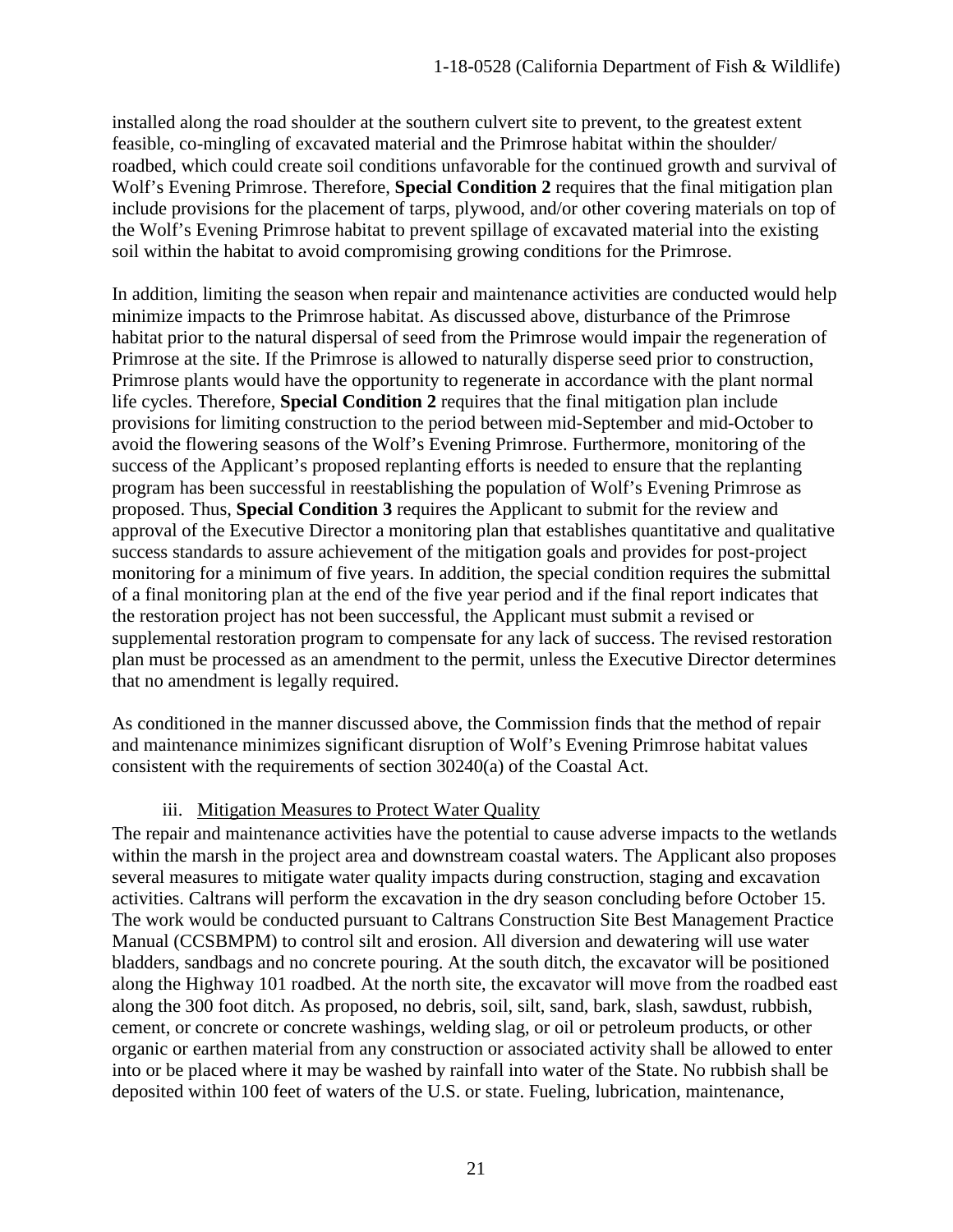storage and staging of vehicles and equipment shall be outside of waters of the U.S. and state. **Special Condition 2** requires the Applicant to undertake development in accordance with the approved final mitigation plan which includes the applicant's proposed water quality mitigation measures. **Special Condition 1** requires a final erosion control plan necessary to ensure erosion on site is controlled to avoid sedimentation and other adverse water quality impacts on coastal waters. **Special Condition 4** requires the Applicant to perform proposed work in accordance with the approved plans, as modified by the other special conditions.

As conditioned in the manner discussed above, the Commission finds that the proposed method of repair and maintenance will sustain the biological productivity of coastal waters consistent with sections 30230, 30231 and 30233 of the Coastal Act.

#### iv. Mitigation Measures for Nesting Birds

The repair and maintenance activities have the potential to cause adverse impacts to bird species that nest within the marsh by directly disturbing nests in the vicinity of the project. Birds such as the Northern Harrier, Oregon Vesper Sparrow, and some species of waterfowl may nest within the marsh. The project as proposed will avoid impacts to nesting avian species. During the March-July breeding season, authorized personnel will survey potentially affected areas for grassland ground nesting birds prior to commencement of work. Any nests found during the surveys, or incidentally by other project personnel, will be protected by a 100m avoidance buffer for the remainder of the nesting and breeding season. Removal of woody/scrub and encroaching conifer vegetation will not take place during the breeding or nesting period. Vegetation removal will be conducted during the dry season (September-November). **Special Condition 2** requires the Applicant to undertake development in accordance with the approved final mitigation plan, which includes the applicant's proposed mitigation measures to avoid disturbance to nesting birds.

As conditioned in the manner discussed above, the Commission finds that the method of repair and maintenance minimizes adverse environmental wetland effects on nesting birds within the wetlands of the Crescent City Marsh consistent with section 30233 of the Coastal Act.

#### **d. Conclusion**

The Commission finds that the method of proposed repair and maintenance as conditioned herein (1) uses the least environmentally damaging feasible alternative; (2) provides feasible mitigation measures to minimize adverse environmental effects; (3) minimizes disruption of habitat values; (4) protects the biological productivity and the quality of coastal wetlands and waters; and (5) protects adjacent environmentally sensitive habitat areas against any significant disruption of habitat values, consistent with sections 30230, 30231, 30233, and 30240 of the Coastal Act.

#### **2. Dredge and Fill Development at Northern Ditch**

As discussed above, the development at the northern ditch involves enlargement of the ditch to increase its capacity by using excavated material to build up berms along the sides of the ditch and therefore does not qualify as repair and maintenance under section 30610(d) of the Coastal Act and section 13252 of the Commission's regulations. To be approved, the dredging and filling associated with the proposed development at the northern ditch must be found to be consistent with the limitations of section 30233 of the Coastal Act regarding wetland diking, filling, and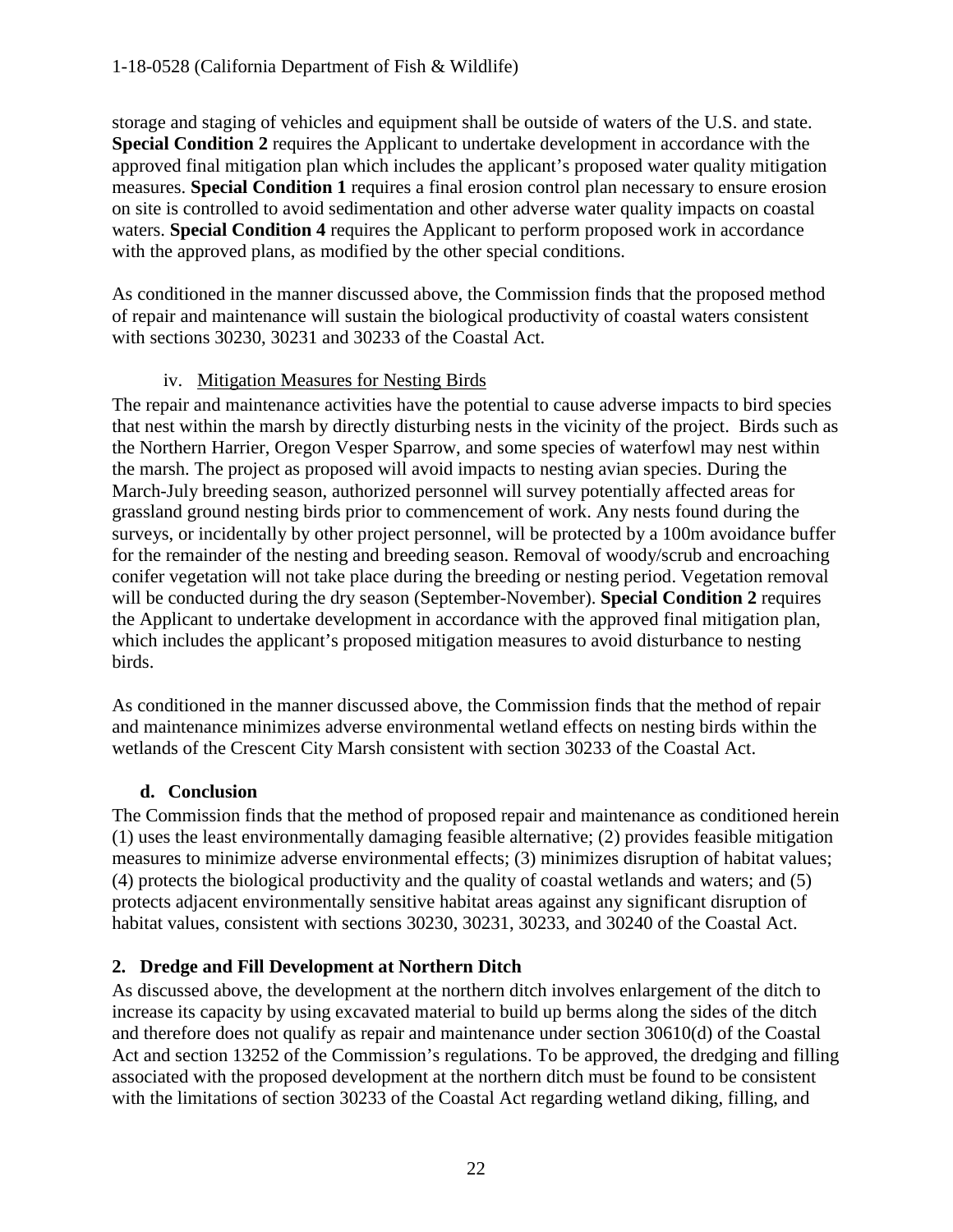dredging, including the limitations on permissible uses for such activities. In addition, the proposed development within wetlands must also be found to be consistent with sections 30230 and 30231 of the Coastal Act. These policies require, in part, that marine resources and coastal wetlands be maintained, enhanced, and where feasible restored. These policies specifically call for the maintenance of the biological productivity and quality of marine resources, coastal waters, streams, wetlands, and estuaries necessary to maintain optimum populations of all species of marine organisms and for the protection of human health.

When read together as a suite of policy directives, sections 30230, 30231, and 30233 set forth a number of different limitations on what types of projects may be allowed in coastal wetlands. For analysis purposes, the limitations applicable to the subject project can be grouped into four general categories or tests. These tests require that projects that entail the dredging, diking, or filling of wetlands demonstrate that: (a) the purpose of the filling, diking, or dredging is for one of the seven uses allowed under section 30233; (b) the project has no feasible less environmentally damaging alternative; (c) feasible mitigation measures have been provided to minimize adverse environmental effects; and (d) the biological productivity and functional capacity of the habitat shall be maintained and enhanced where feasible.

#### **a. Permissible Use for Diking, Dredging, & Filling**

The first test set forth above is that any proposed filling, diking, or dredging in wetlands must be for an allowable purpose as specified under section 30233 of the Coastal Act. As described above, the Marsh has become increasingly inundated with late season ponding from surface water flows. The higher water levels have negatively impacted suitable Western Lily habitat, because the Lily requires shallower waters. The proposed development at the northern ditch entails construction activities within a freshwater marsh wetland, including excavation of wet muck/mud/silt, removal of certain overgrown vegetation and the placement of much of the excavated material in berms along the top of the sides of the ditch to raise the ditch and increase its capacity. The excavation, for purposes of this analysis, is a form of dredging in wetlands and the build-up of the berms is a form of filling in wetlands.

The relevant category of use listed under section 30233(a) that relates to the proposed project is "restoration purposes." Neither the Coastal Act nor the Commission's administrative regulations contain a precise definition of "restoration." The dictionary defines "restoration" in terms of actions that result in returning an article "back to a former position or condition," especially to "an unimpaired or improved condition."<sup>3</sup> The particular restorative methods and outcomes vary depending upon the subject being restored. For example, the Society for Ecological Restoration defines "ecological restoration" as "the process of intentionally altering a site to establish a defined indigenous, historical ecosystem. The goal of the process is to emulate the structure, function, diversity, and dynamics of the specified ecosystem."<sup>4</sup> However, within the field of "wetland restoration," the term also applies to actions taken "in a converted or degraded natural wetland that result in the reestablishment of ecological processes, functions, and biotic/abiotic linkages and lead to a persistent, resilient system integrated within its landscape<sup>55</sup> that may not necessarily result in a return to historic locations or conditions within the subject wetland area.

<sup>&</sup>lt;sup>3</sup> Merriam-Webster's Collegiate Dictionary, Tenth Edition

<sup>&</sup>lt;sup>4</sup> "Definitions," *Society of Ecological Restoration News*, Society for Ecological Restoration; Fall, 1994.

<sup>5</sup> *Position Paper on the Definition of Wetland Restoration*, Society of Wetland Scientists, August 6, 2000.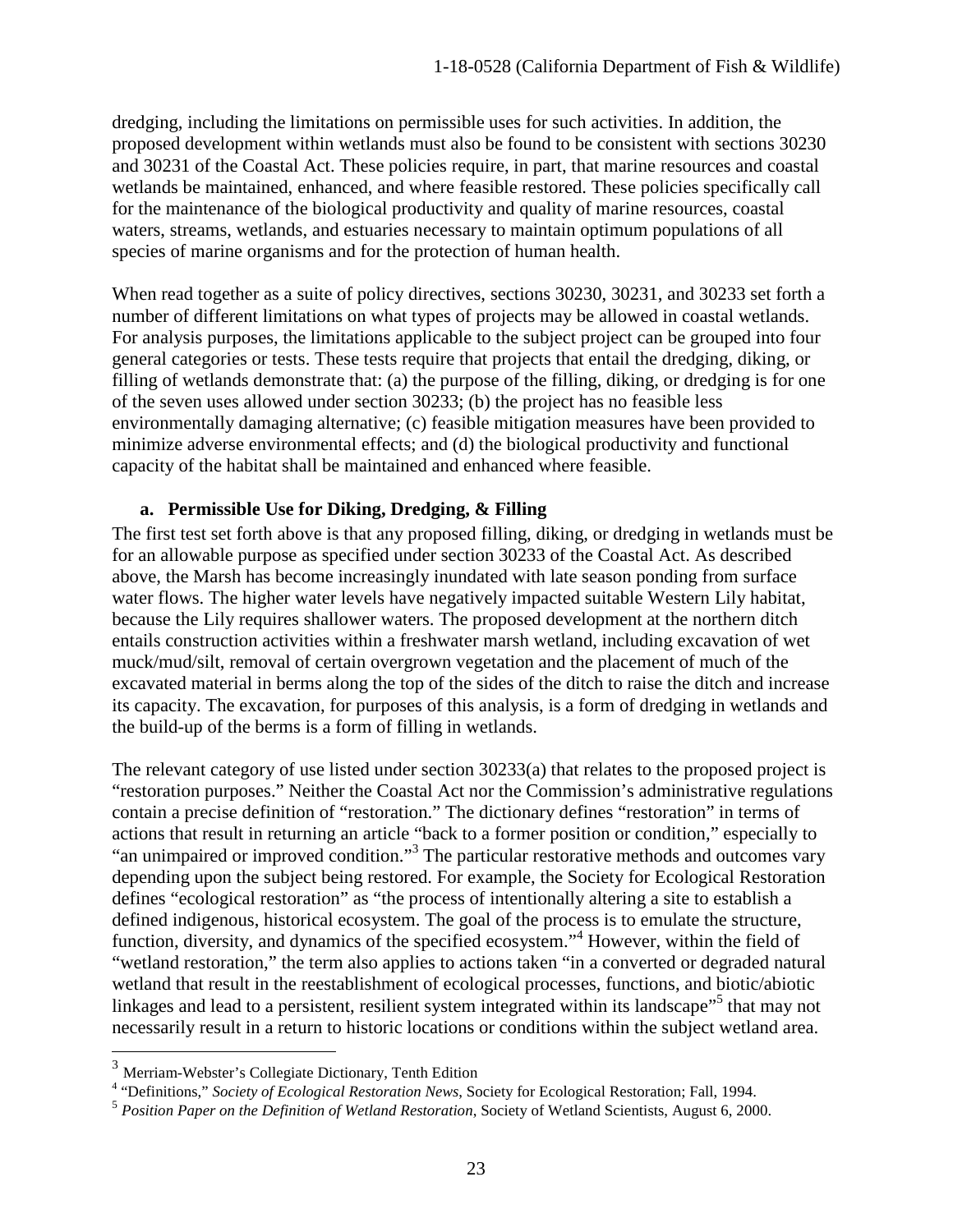Implicit in all of these varying definitions and distinctions is the understanding that the restoration entails returning something to a prior state.

Wetlands are extremely dynamic systems in which specific physical functions such as nutrient cycles, succession, water levels and flow patterns directly affect biological composition and productivity. Consequently "restoration," as contrasted with "enhancement," encompasses not only reestablishing certain prior conditions but also reestablishing the processes that create those conditions. In addition, most of the varying definitions of restoration imply that the reestablished conditions will persist to some degree, reflecting the homeostatic natural forces that formed and sustained the original conditions before being artificially altered or degraded. Moreover, finding that proposed diking, filling, and dredging constitute "restoration purposes" must be based, in part, on evidence that the proposed project will be successful in improving habitat values. Should the project be unsuccessful at increasing and/or enhancing habitat values, or worse, if the proposed diking, filling, and dredging impacts of the project actually result in long term degradation of the habitat, the proposed diking, filling, and dredging would not be for "restoration purposes." Thus, to ensure that the project achieves its stated habitat enhancement objectives, and therefore be recognized as being for "restoration purposes," the project must demonstrate that it either: (1) entails (a) a return to, or re-establishment of, former habitat conditions, or (b) entails actions taken in a converted or degraded natural wetland that will result in the reestablishment of landscape-integrated ecological processes, and/or abiotic/biotic linkages associated with wetland habitats; and (2) there is a reasonable likelihood that the identified improvements in habitat value and diversity will result.

Before the existing ditch channels became blocked, the Marsh contained less water throughout the year, consistent with historical patterns of a thriving Western Lily population. The blocked ditch channels prevent surface water flows from reaching the existing Highway 101 culverts. Accordingly, the Marsh retains late season rainwater. Increased ponding in the Marsh creates unsuitable habitat for Western Lily. Flooding and inundation of critical/suitable Western Lily habitat caused the documented significant decline of the historic Western Lily population within the Marsh. CDFW identified the raised surface flows as uncharacteristic of this marsh and as one of the primary causes for the decline of the Western Lily. CDFW developed the above described proposal to restore the Marsh to more historic conditions in order for the Western Lily to thrive.

The proposed excavation will remove built up material to allow late season surface water flows to drain to the beach. The excavation will not extend beyond existing ditches. Additionally, the excavation will remove only built up decomposed vegetation muck/mud and is not intended to go below historic ditch depth levels. Therefore, the project is designed to return the marsh system to what it was prior to the build-up of the debris, mud/muck and overgrown vegetation. Moreover, the work will serve to reestablish optimal conditions for endangered Western Lily.

The project will not return the marsh entirely to its condition that existed before man-made changes to the landscape occurred. Prior to the construction of Highway 101, the Marsh drained to the west and the water levels were accordingly regulated based upon natural topography. When the Highway was constructed, the road bed served as a dam and retained all surface flows within the Marsh. As a result, culverts were installed and later, the subject ditches were excavated to carry excess flows to the beach to allow the Marsh to function much like it did prior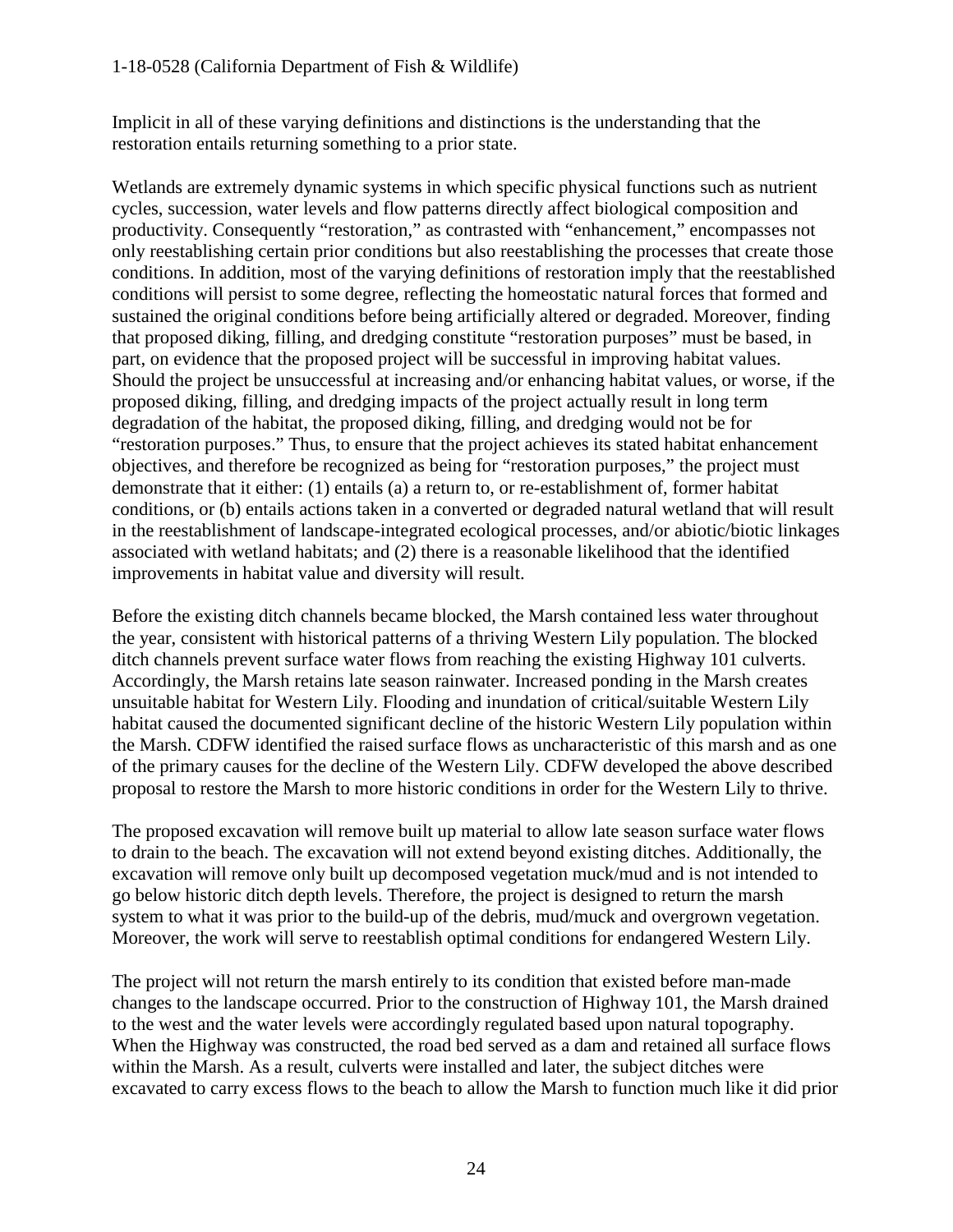to the Highway. Restoring drainage patterns in the marsh to its condition prior to modification by man would require removing and relocating U.S. Highway 101 - the principal road connecting Crescent City to areas of the coast to the south which would require Caltrans to acquire additional property and entail considerable cost for which there is no identified funding. Therefore, while it is possible to restore habitat for the Western Lily in much of the Crescent City Marsh by excavating and reconstructing the northern ditch along with excavation of the southern ditch to reduce excess ponding, it is infeasible to totally restore drainage. However, the proposed development in wetlands at the northern ditch will result in the reestablishment of landscape-integrated ecological processes associated with the wetland habitat that historically existed in the area.

As discussed above, this finding that the proposed project constitutes "restoration purposes" is based, in part, on the assumption that the proposed project will be successful in restoring various historic habitats and processes as proposed and increasing habitat values. Specifically, the habitat restoration includes excavating and reconstructing a channel to reduce ponding within the Crescent City Marsh to restore acres of Western Lily habitat. However, as stated above, if the project is unsuccessful or actually results in long-term degradation of the habitats, the proposed filling and dredging would not be for "restoration purposes." To ensure that the proposed project achieves the objectives for which it is intended as summarized above, the Commission attaches Special Condition 7. **Special Condition 7** requires the applicant to submit a final monitoring plan for the review and approval by the Executive Director prior to permit issuance. The monitoring plan is required to outline a method for measuring and documenting the improvements in habitat value at the site over the course of five years following project completion, including in part (a) the ability of the newly excavated ditches to reduce ponding within the marsh, and (b) the additional survival, reproduction, and dispersal of the western lily populations within the marsh and the Crescent City Marsh Wildlife Area. Furthermore, Special Condition 7 requires the monitoring plan to include provisions for remediation to ensure that the goals and objectives of the wetland restoration project are met.

Therefore, the Commission concludes that the proposed dredging and filling of palustrine emergent wetlands for the restoration and enhancement of the Western Lily as conditioned is permissible under section 30233(a)(6) for "restoration purposes."

#### **b. Alternatives Analysis**

The second test set forth by the Commission's dredging and fill policies is that the proposed dredging or fill project must have no less environmentally damaging feasible alternative. Coastal Act section 30108 defines "feasible" as follows:

*"Feasible" means capable of being accomplished in a successful manner within a reasonable time, taking into account economic, environmental, social, and technological factors.* 

Alternatives to the proposed project that were examined include (i) the no-project alternative; and (ii) alternative sites; and (iii) alternative methods. As explained below, each of these alternatives are infeasible and/or do not result in a project that is less environmentally damaging than the proposed project as conditioned.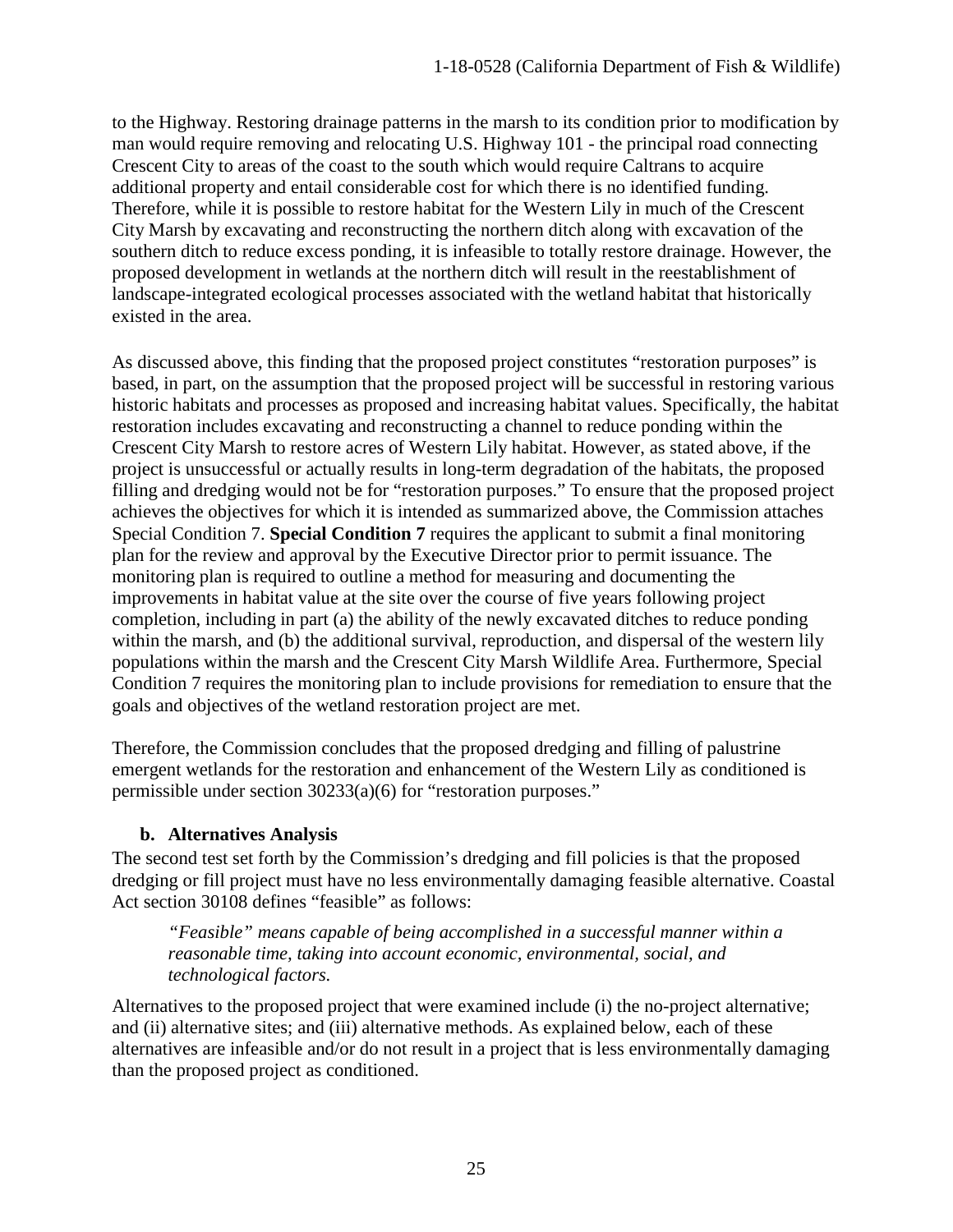#### 1-18-0528 (California Department of Fish & Wildlife)

#### i. No Project Alternative

The "no project" alternative would involve not excavating the northern ditch. If the proposed northern drainage ditch is not excavated, vegetation, muck and debris will continue to build up, further preventing surface flows to drain west to the beach. Prior to the construction of Highway 101, the Marsh drained to the west and the water levels were accordingly regulated based upon natural topography. When the Highway was constructed, the road bed served as a dam and retained all surface flows within the Marsh. As a result, culverts were installed and later, the subject ditches were excavated to carry excess flows to the beach to allow the Marsh to function much like it did prior to the Highway. If the ditch remains unmaintained and blocked, the ditch cannot relay water to the culvert.

The Applicant has identified a serious threat to the federally and state listed Western Lily. Given the value of the habitat, particularly the Western Lily population, inaction at the northern ditch would constitute a failure to maintain and enhance the biological productivity of the Marsh. Therefore, the no-project alternative is not a less environmentally damaging feasible alternative to the proposed project as conditioned.

#### ii. Alternative Sites

Another alternative is to excavate new ditches and/or culverts to convey the ponding water away from the marsh alternative sites to both the northern and southern ditch. As discussed above in the alternatives analysis within the "Repair and Maintenance Activities at Southern Ditch" section of this Finding, this alternative is not a less environmentally damaging feasible alternative to the proposed project as conditioned.

#### iii. Alternative Methods

There are alternative methods that could be employed to achieve the identified goal of reducing the level of surface flows in order to restore and otherwise benefit the Western Lily and overall marsh system. As discussed above in the alternatives analysis within the "Repair and Maintenance Activities at Southern Ditch" section of this finding, alternative methods such as (a) using hoses and pumps to transfer water from the marsh, and (b) reducing the amount or depth of excavation are not less environmentally damaging feasible alternatives than the proposed project as conditioned. An additional alternative method can be considered for the northern ditch. Unlike the proposed development at the southern ditch, the development in wetlands at the northern ditch includes the placement of material excavated from the ditch, placed on either side of the eastern 150 of the ditch, raising the marsh surface approximately two feet as necessary to create a more substantial channel for conveying excess water out of the marsh. The raised berms on either side of the northern ditch would be similar to berms created when the ditch was first excavated decades ago but which appear to have long since eroded away. The berms would not be so high as to convert the berm areas to uplands. The berms would retain wetland hydrology and would continue to support emergent wetland vegetation. An alternative method to the proposed project would be to not place the excavated materials alongside the ditches in berms but haul the material away to an off-site disposal site.

According to the Applicant, recreating the berms is necessary to allow proper functioning of the ditch to adequately convey water and reduce the ponding that is adversely affecting the Western Lily habitat, and ensure its integrity and longevity. The northern ditch is intended to convey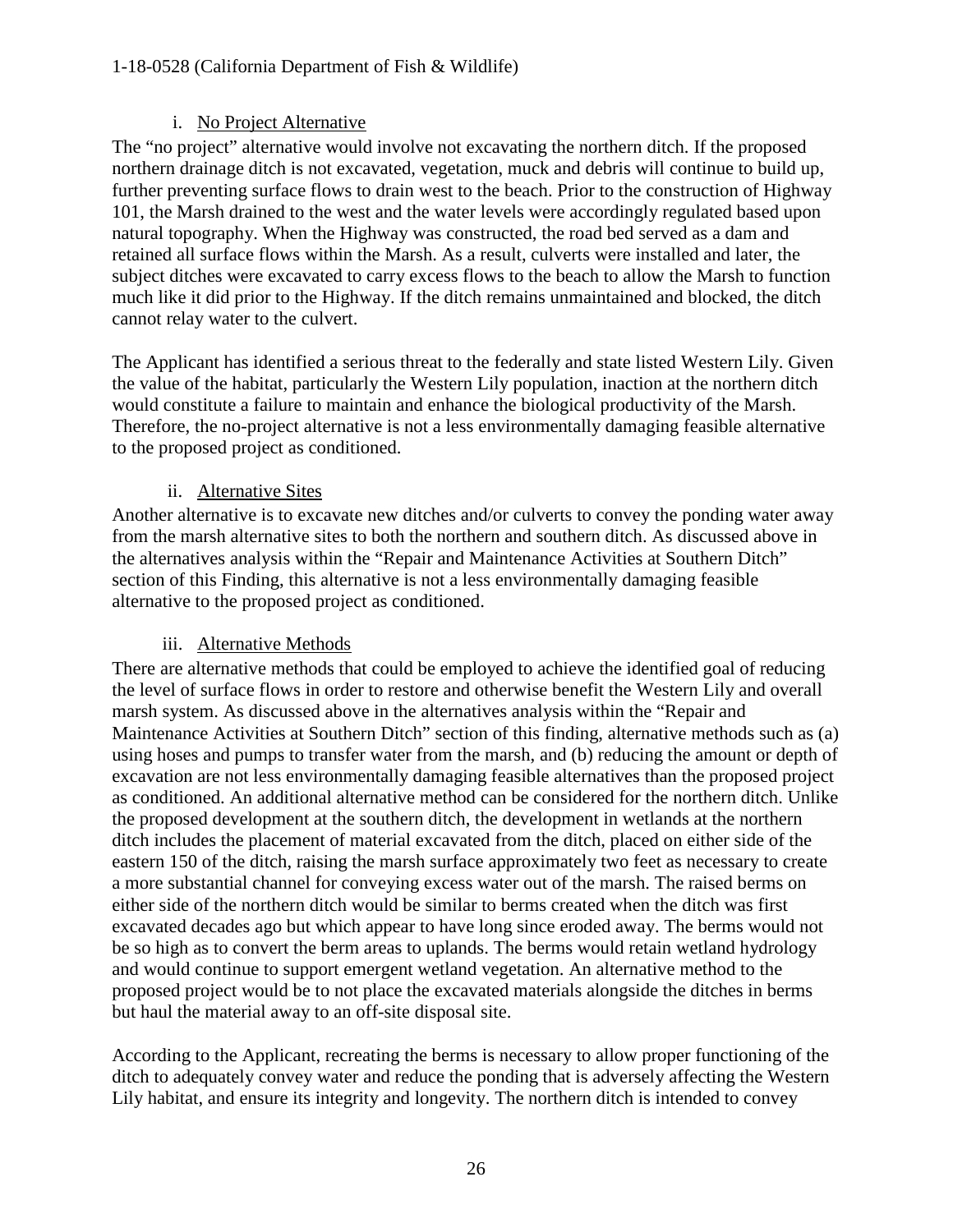water from an area of ponding east of the inland extent of the ditch through an area that is not experiencing excess ponding to the highway culvert. Excavating the northern ditch without building up the berms would reduce the overall capacity of the planned ditch and allow water entering the ditch to overflow the ditch more frequently and pond other areas of the marsh adjoining the ditch that are not experiencing ponding. This ponding in different areas would adversely affect the Western Lily in a manner similar to how the existing ponding is adversely affecting the Western Lily. In addition, hauling the excavated material away rather than using the material to build up the berms would require several additional vehicle trips through the marsh to transport the material, thus 1) further impacting the integrity of the ditch, 2) disturbing marsh vegetation, and 3) compacting the surrounding wetland soil, thereby reducing the suitability of the affected area to support wetland vegetation. Therefore, eliminating the proposed berms along the northern ditch would not be a less environmentally damaging feasible alternative than the proposed project as conditioned.

For all of the reasons discussed above the Commission finds that there is no less environmentally damaging feasible alternative to the proposed dredging and filling development at the northern ditch as conditioned, as required by section 30233(a).

#### **c. Feasible Mitigation Measures**

The third test set forth by section 30233 is whether feasible mitigation measures have been provided to minimize adverse environmental impacts. The development would be located within and around coastal waters and wetlands. Depending on the manner in which the proposed project is conducted, the significant adverse impacts of the project may include (i) direct impacts to wetland vegetation resulting from excavation activities; (ii) water quality impacts; (iii) impacts to nesting bird habitat; and (iv) changes in wetland vegetation. Overall, the project will restore and enhance wetland habitat values and will produce generally only beneficial environmental effects. However, the proposed project has been conditioned to ensure that habitat restoration results and potentially significant adverse impacts are minimized, as discussed below.

#### i. Direct Impacts to Wetland Vegetation

As discussed above, palustrine emergent and scrub/shrub wetland vegetation that has become established on accumulated sediments over the past decade (since past maintenance activities), will be eliminated within the project footprint of the northern ditch. As a result of the project, 0.07 acres at the northern ditch of emergent wetland will be removed. Vegetation within the western portion of the north ditch consists of scattered spiraea, willows, spruce, salt rush, slough sedge, blackberry, English ivy, and small willow shrubs. Within the eastern 150 ft. of the north ditch, vegetation consists of spiraea, slough sedge, water parsnip, knotweed, skunk cabbage, cattail, and bulrush. To reduce the potential for impacts to Marsh habitat adjacent to and surrounding the northern ditch, the applicant proposes to begin the excavation with the excavator at the eastern extent of the proposed north ditch. The excavator will be driven along the center line of the proposed ditch. Once at the easternmost end of the proposed ditch, Caltrans will excavate west toward the Highway. This method will minimize the number of passes of heavy equipment through the marsh and minimize the footprint of disturbance. All areas that are disturbed by construction will eventually re-vegetate naturally, but will be replaced with unconsolidated bottom wetland for a period of 5 to 10 years, until sediment deposition refills the ditches adequate to support emergent vegetation from the areas immediately surrounding the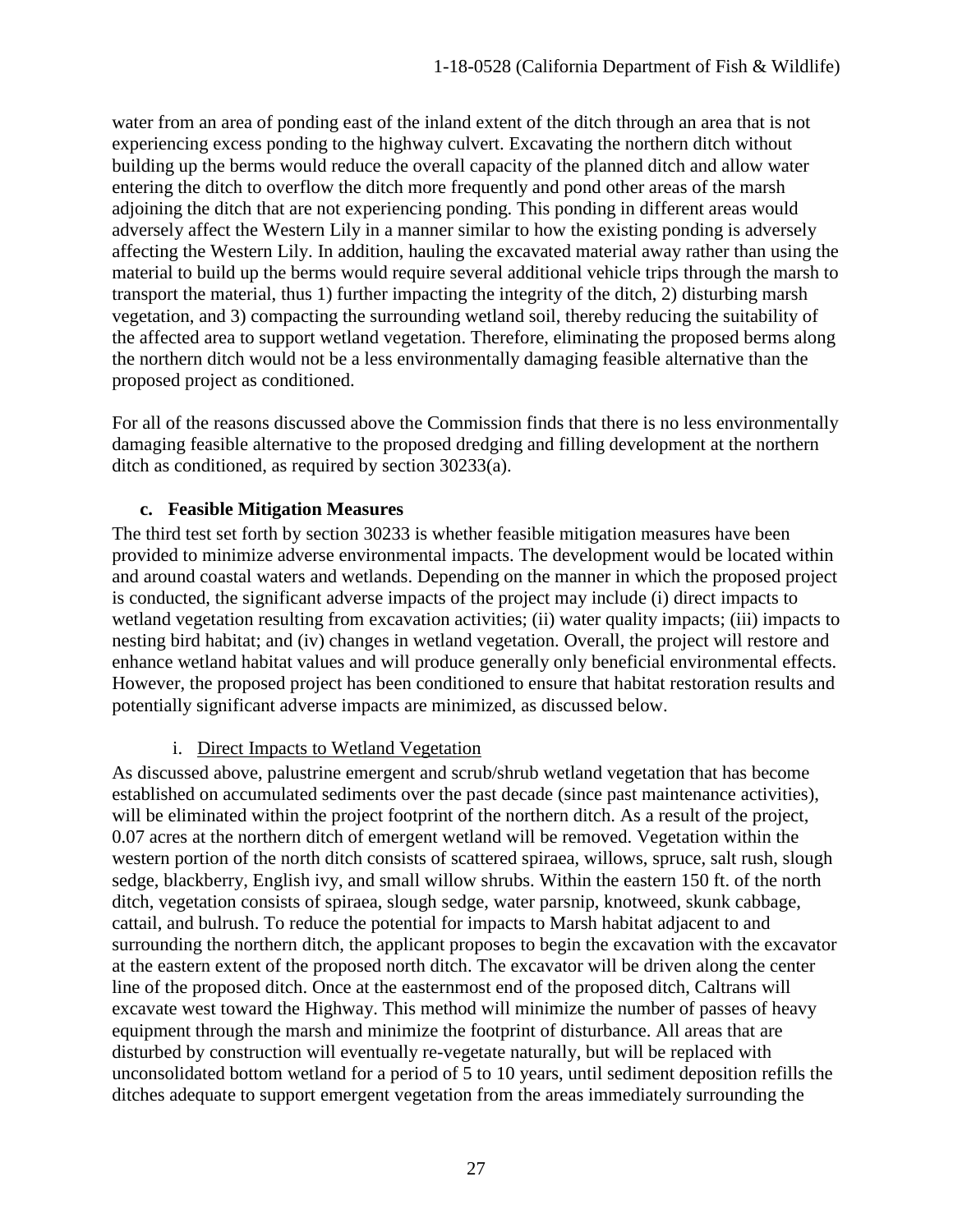excavation. Once natural revegetation occurs, the ditches will need to be excavated and maintained again.

To avoid impacts to wetland vegetation including sensitive species that exist adjacent to the development area, CDFW will have a biologist on site during construction to supervise all planned vegetation removal activities. In addition, prior to any vegetation removal, CDFW will conduct vegetation surveys of the removal site and adjoining areas for Western Lily and any other special status species and flag any such plants found for avoidance. The project also includes establishing five meter buffers between excavation activities and any identified special status species. As discussed above, **Special Condition 2** requires the Applicant to implement the mitigation measures specific in the permit application.

## ii. Impacts to Water Quality

The proposed development activities will be conducted in sensitive marsh habitat areas. Accordingly, the construction activities have the potential to cause adverse impacts to water quality. As discussed above within the "Feasible Mitigation Measures" portion of the "Repair and Maintenance Activities at Southern Ditch" section of this finding, the applicant proposes a number of Best Management Practices (BMPs) to minimize water quality impacts. **Special Condition 2** requires the applicant to implement the mitigation measures specific in the permit application. **Special Condition 1** requires a final erosion control plan necessary to ensure erosion on site is controlled to avoid sedimentation and other adverse water quality impacts on coastal waters. **Special Condition 4** requires the applicant to perform proposed work in accordance with the approved plans, as modified by the other special conditions.

## iii. Impacts to Nesting Birds

Birds such as the Northern Harrier, Oregon Vesper Sparrow, and some species of waterfowl may nest within the marsh. As discussed above within the "Feasible Mitigation Measures" portion of the "Repair and Maintenance Activities at Southern Ditch" section of this finding, the Applicant proposes a number of measures to minimize impacts to nesting birds, including surveying for nests during the breeding and nesting season and establishing 100 meter avoidance buffers around any nests found. **Special Condition 2** requires the Applicant to implement the mitigation measures specific in the permit application.

## iv. Changes in Wetland Vegetation

The objective of the project is to reduce ponding to return portions of the marsh to more suitable habitat for Western Lily. The lower surface water levels resulting from the proposed project will cause a maximum of 1.9 acres of sedge marsh to transition to drier willow/alder scrub and spruce habitat more favorable for the Western Lily. As discussed above within the "Summary of Impacts" portion of the "Repair and Maintenance Activities at Southern Ditch" section of this finding, this transition of wetland habitat type will not amount to a significant disturbance of habitat values because the habitat values will be restored and enhanced consistent with the historic record.

As conditioned in the manner discussed above, the Commission finds that feasible mitigation measures have been provided to minimize adverse environmental effects consistent with section 30233 of the Coastal Act.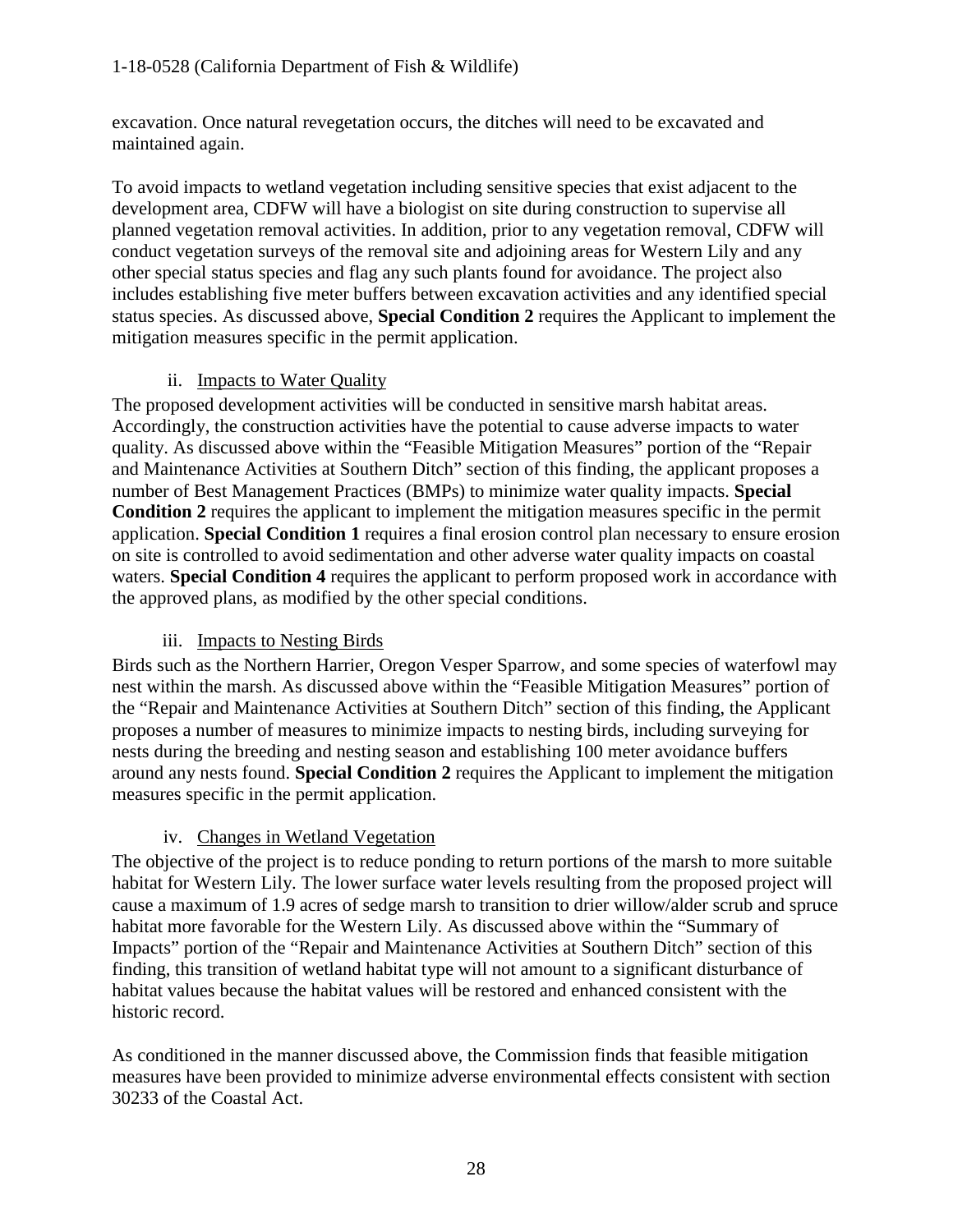**d. Maintenance & Enhancement of Biological Productivity & Functional Capacity**  The fourth general limitation set by section 30233 and 30231 is that any proposed dredging or filling in coastal wetlands must maintain, enhance and where feasible restore the biological productivity and functional capacity of the habitat. Section 30233(c) states that the diking, filling, or dredging of wetlands shall maintain or enhance the functional capacity of the wetland. Sections 30230 and 30231 state that marine resources shall be maintained, enhanced, and where feasible, restored. Sections 30230 and 30231 also state that the biological productivity of coastal waters appropriate to maintain optimum populations of all species of marine organisms and protect human health shall be maintained and, where feasible, restored.

As discussed above, the conditions of the permit will ensure that the project will not have significant adverse impacts on the water quality of any of the coastal waters in the project area and will ensure that the project construction will not adversely affect the biological productivity and functional capacity coastal waters or wetlands. In addition, as described above, the proposed excavation work is intended to restore the Marsh system to its more natural condition. Specifically, once the ditches are cleared and excavated, late season surface water flows will be carried through the ditches and the existing culverts to the beach, reducing the ponding that has adversely impacted sensitive Western Lily habitat and the system as a whole. The reduced open surface water areas visible in aerial photos will recede and once again become inhabited with Western Lily and other species. In turn, other plant and wildlife species will inhabit newly vegetated and protected areas. Accordingly, while the focus is on the lily, the goal is to improve the system in its entirety. Therefore, the proposed project will restore biological productivity and the functional capacity of the wetland by maintaining water levels more conducive to the Western Lily.

Therefore, the Commission finds that the project, as conditioned, will maintain and enhance the functional capacity of the habitat, maintain and restore optimum populations of marine organisms and protect human health consistent with the requirements of sections 30233, 30230, and 30231 of the Coastal Act.

# <span id="page-28-0"></span>**E. PUBLIC ACCESS**

Section 30210 of the Coastal Act requires that maximum public access shall be provided consistent with public safety needs and the need to protect natural resource areas from overuse. Section 30212 of the Coastal Act requires that access from the nearest public roadway to the shoreline be provided in new development projects, except where it is inconsistent with public safety, military security, or protection of fragile coastal resources, or where adequate access exists nearby. Section 30211 of the Coastal Act requires that development not interfere with the public's right to access gained by use or legislative authorization. Section 30214 of the Coastal Act provides that the public access policies of the Coastal Act shall be implemented in a manner that takes into account the capacity of the site and the fragility of natural resources in the area. In applying sections 30210, 30211, 30212, and 30214, the Commission is also limited by the need to show that any denial of a permit application based on these sections or any decision to grant a permit subject to special conditions requiring public access is necessary to avoid or offset a project's adverse impact on existing or potential access.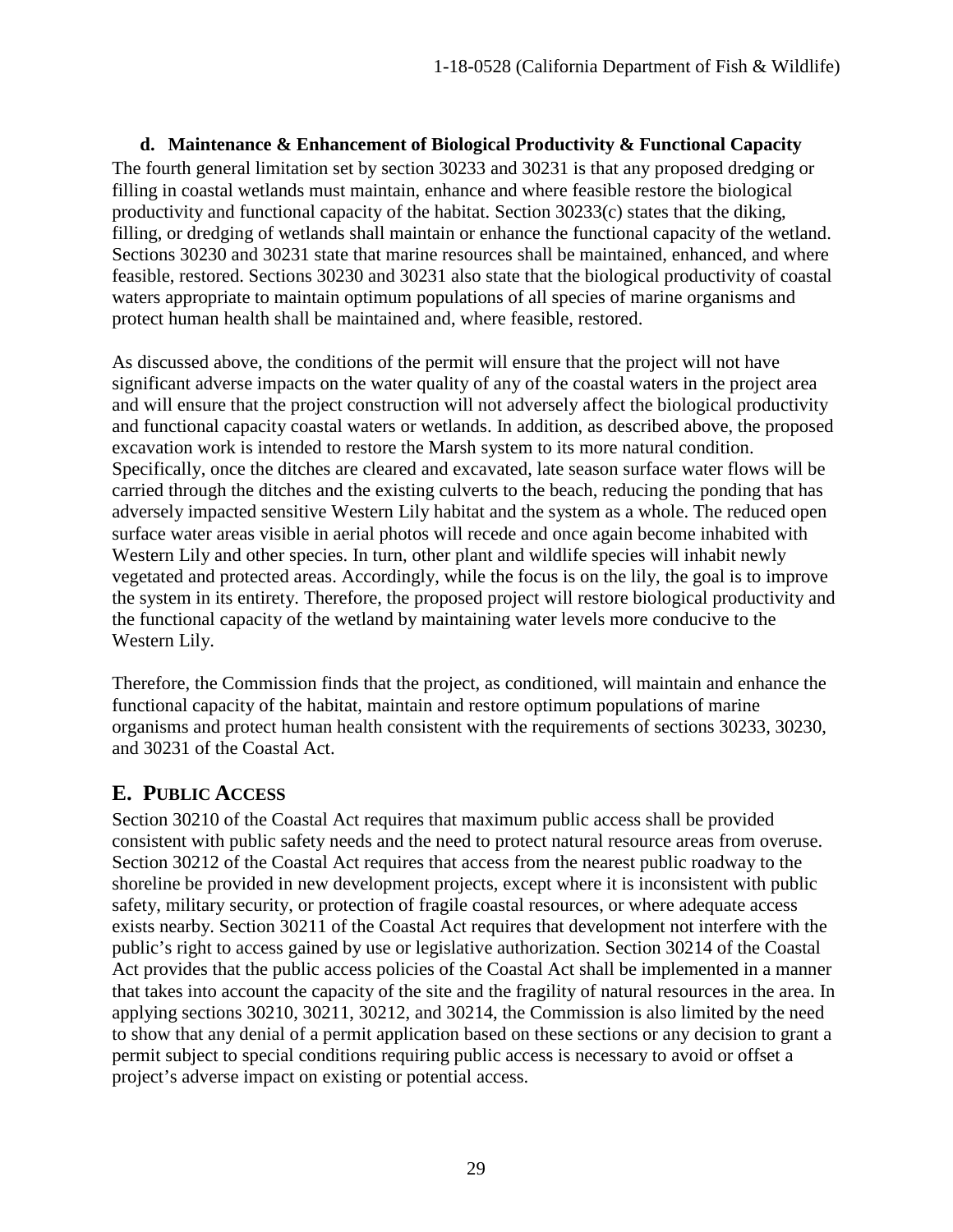The proposed repair and maintenance excavation activities will require the temporary closure of the northbound lane of Highway 101 between MP 24.46 and MP 24.92 and the use of flaggers and one-way traffic control during construction, a period of approximately five to seven days. Caltrans, the agency that will be conducting the excavation activities, estimates one to two days will be needed for the excavation of the southern culvert area at MP 24.46, and four to five days for the excavation of the northern culvert area at MP 24.92.

In this location, Highway 101 is the first public road paralleling the sea and is the major through route providing access along the coast. The road also provides the primary access to South Beach, an approximately five-mile-long beach that extends from Crescent City into Redwood National Park. Thus, the lane closure could potentially affect use of the highway for public access purposes. However, the temporary impacts of the project as proposed on use of the highway will not be significant for several reasons. First, the lane closures will only delay traffic along this stretch of the highway rather than close the highway to use. Second, the temporary lane closures will not occur on weekends or holidays which are high volume public access periods. The lane closures will be limited to normal work hours. Accordingly, while some weekday commute period will be impacted, the lane closures will not interfere or otherwise prevent beachgoers from reaching the shoreline across highway 101 or north at the Harbor. Therefore, the Commission finds that the proposed project as proposed without new public access is consistent with the requirements of Coastal Act sections 30210, 30211, and 30212.

# <span id="page-29-0"></span>**F. CALIFORNIA ENVIRONMENTAL QUALITY ACT (CEQA)**

The Applicant served as the lead agency for the CDFW project for CEQA purposes. The applicant adopted a mitigated negative declaration dated July 23, 2012. Section 13096 of the Commission's administrative regulations requires Commission approval of Coastal Development Permit applications to be supported by a finding showing the application, as modified by any conditions of approval, to be consistent with any applicable requirements of the California Environmental Quality Act (CEQA). Section 21080.5(d)(2)(A) of CEQA prohibits a proposed development from being approved if there are feasible alternatives or feasible mitigation measures available which would substantially lessen any significant adverse effect which the activity may have on the environment.

The Commission incorporates its findings on Coastal Act consistency at this point as if set forth in full. As discussed above, the proposed development has been conditioned to be consistent with the policies of Chapter 3 of the Coastal Act. The findings address and respond to all public comments regarding potential significant adverse environmental effects of the project that were received prior to preparation of the staff report. As specifically discussed in these above findings, which are hereby incorporated by reference, mitigation measures that will minimize or avoid all significant adverse environmental impacts have been required. As conditioned, there are no other feasible alternatives or feasible mitigation measures available which would substantially lessen any significant adverse impacts which the activity may have on the environment. Therefore, the Commission finds that the method of proposed repair and maintenance, as conditioned to mitigate the identified impacts, can be found consistent with the requirements of the Coastal Act to conform to CEQA.